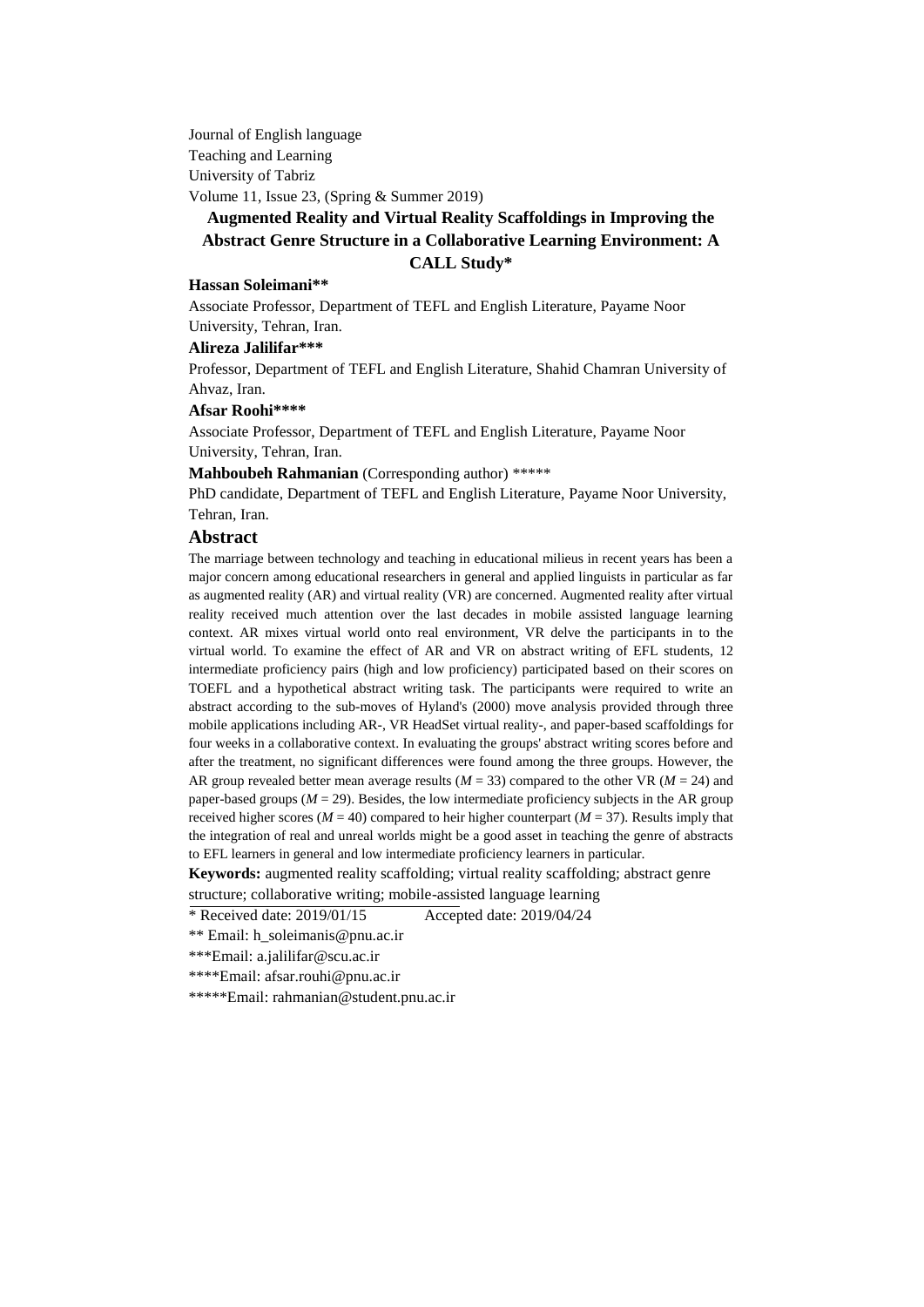#### **Introduction**

The marriage between technology and learning/teaching in educational milieus in recent years has been a major concern among educational researchers in general and applied linguists in particular. Furthermore, as far as academic writing is concerned, improving genre awareness has long been the focus of many researchers and practitioners, and computer-assisted language learning (CALL) technologies, and more specifically mobile-based ones in this domain, might be a favorable platform to achieve the purpose of teaching writing proficiency. Augmented Reality (AR) as a more recent CALL technology and the basic connector of the twenty-first century (Kroeker, 2010) is believed to have a rich capacity in augmenting learning and teaching (e.g., Billinghurst & Duenser, 2012; Dede, 2009; Squire & Jan, 2007). Contrary to virtual reality (VR), which involves the participants in the virtual environment (Bower, Howe, McCredie, Robinson & Grover, 2014), AR can sharpen the primary senses of individuals to see a more productive teaching environment (Specht, Ternier, & Greller, 2011). AR appears to have a rich potential to enhance the learners' motivation (Billinghurst & Duenser, 2012; Tarng & Ou, 2012), achievement (Lee, 2012; Rasimah, Ahmad, Zaman, 2011; Tarng & Ou, 2012), and learning attitudes and perception (Jerry & Aaron, 2010). Furthermore, some studies (e.g., Ting, 2015; Wang, 2017a; Wang, 2017b) have investigated improving writing proficiency using AR as an assistance technology. However, there is a dearth of studies in using AR and VR learning resources in improving the genre awareness of the learners. From the important genres in the scientific community, this paper focusses on the generic structure of abstracts of research articles (RAs) since they are not only the 'first impression' (Swales, 1990, p.138), but also the 'gatekeeping' (Swales, 1990, p.181) to be kept along with the RAs. Therefore, following Mobile-assisted Language Learning (MALL), the major objective of this study is to examine the effect of AR-based and VRbased scaffolding on learning generic structure of abstracts of RAs by EFL learners.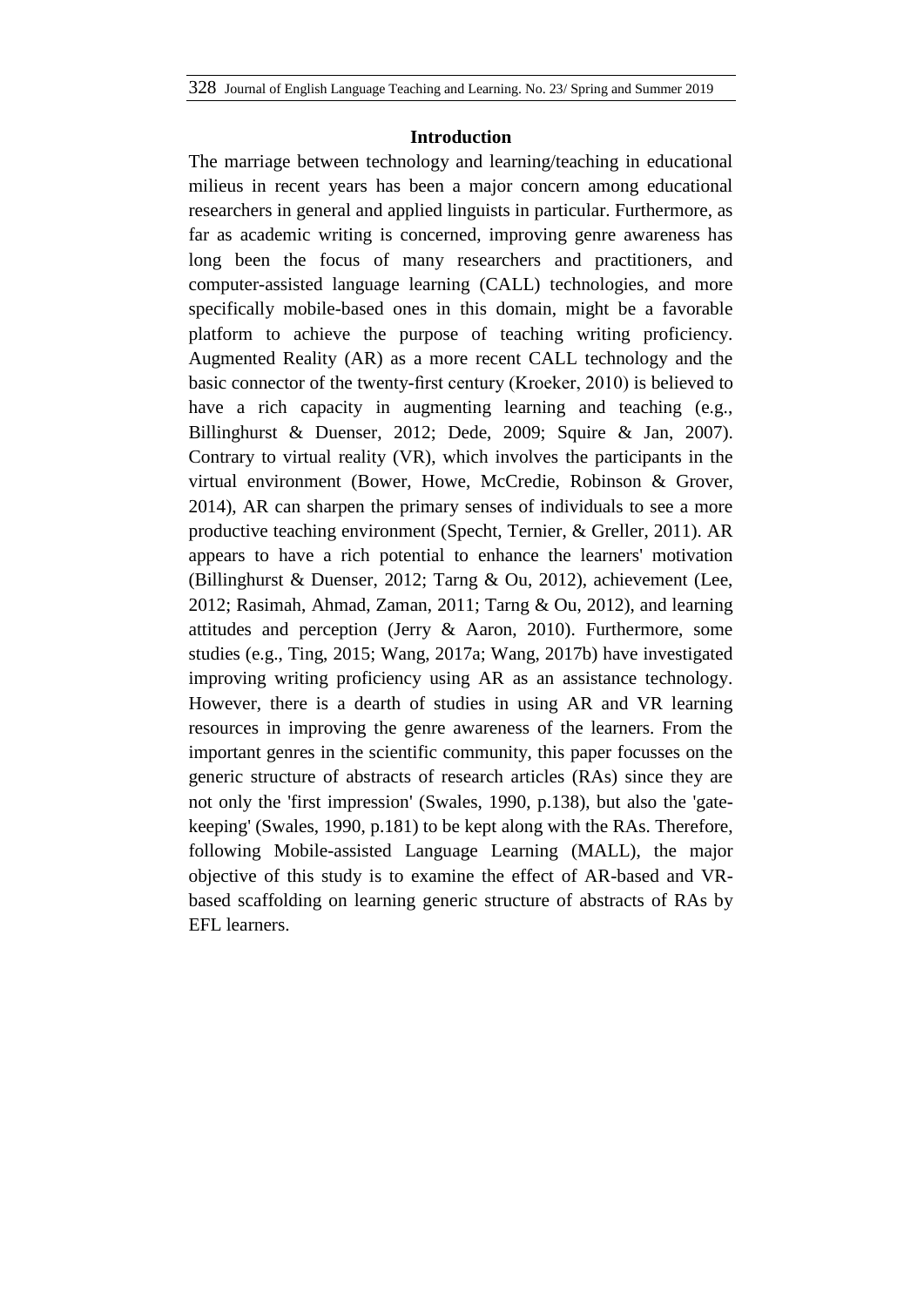#### **Literature review**

Recently, there has been wide interest in using CALL-based technologies in teaching processes. AR as a newly-developed instrument is fertilized through the development of IT and smart phones (Chen, Chen, Huang, & Hsu, 2013). AR mixes the real and virtual worlds through simultaneous interaction between constant and moving objects (Rice, 2007; Specht, Ternier, & Greller, 2011). The possibility of adopting this technology in multiple mobile applications such as Learn AR, Fetch Lunch Rush, and Zooburst have generated interest in its wide use in educational fields (Wang, 2017a). The intriguing AR has brought about many attractive and memorable opportunities for the educational parties (Azuma, 1997). Compared to the previous two dimensional texts, studies have claimed that AR mobile applications can fulfill both the affective and cognitive dimensions of the teaching and learning process (Bitter & Corral, 2014), that is enhancing the learners' motivation (Billinghurst & Duenser, 2012; Tarng & Ou, 2012) and their learning achievement (Tarng & Ou, 2012). A central issue in AR is its validity in a number of learning theories (Johnson, Smith, Levine, & Haywood, 2010; Shelton, 2002), such as Constructivist learning (Kerawalla, Luckin, Seljeflot, & Woolard, 2006); situated learning (Chen & Tsai, 2012; Rasimah et al., 2011); and game-based learning (Dunleavy, Dede, & Mitchell, 2009; Klopfer & Squire, 2008; Squire & Jan, 2007); and inquiry-based learning (Johnson et al., 2010).

Some studies on AR technology have examined how and to what extent learning skills can be improved. Bacca, Baldiris, Fabregat, and Graf (2015) and Cifuentes, Garcia, Andrés-Sebastia, Camba, and Contero (2016) investigated how AR with its combinatory foundation can develop the learning skills of the participants. Rapid changes in IT and mobile technologies have had a serious effect on applying AR in the recent years. As such, mobile AR were used in different disciplines (Chen, Chen, Huang, & Hsu, 2013; Bacca et al., 2015; Chang, Yu, Wu, & Hsu, 2016) to retain specific instructional content in the memory of the learners.

Reviewing the related literature on AR in formal education, few studies have been found on improving the writing proficiency of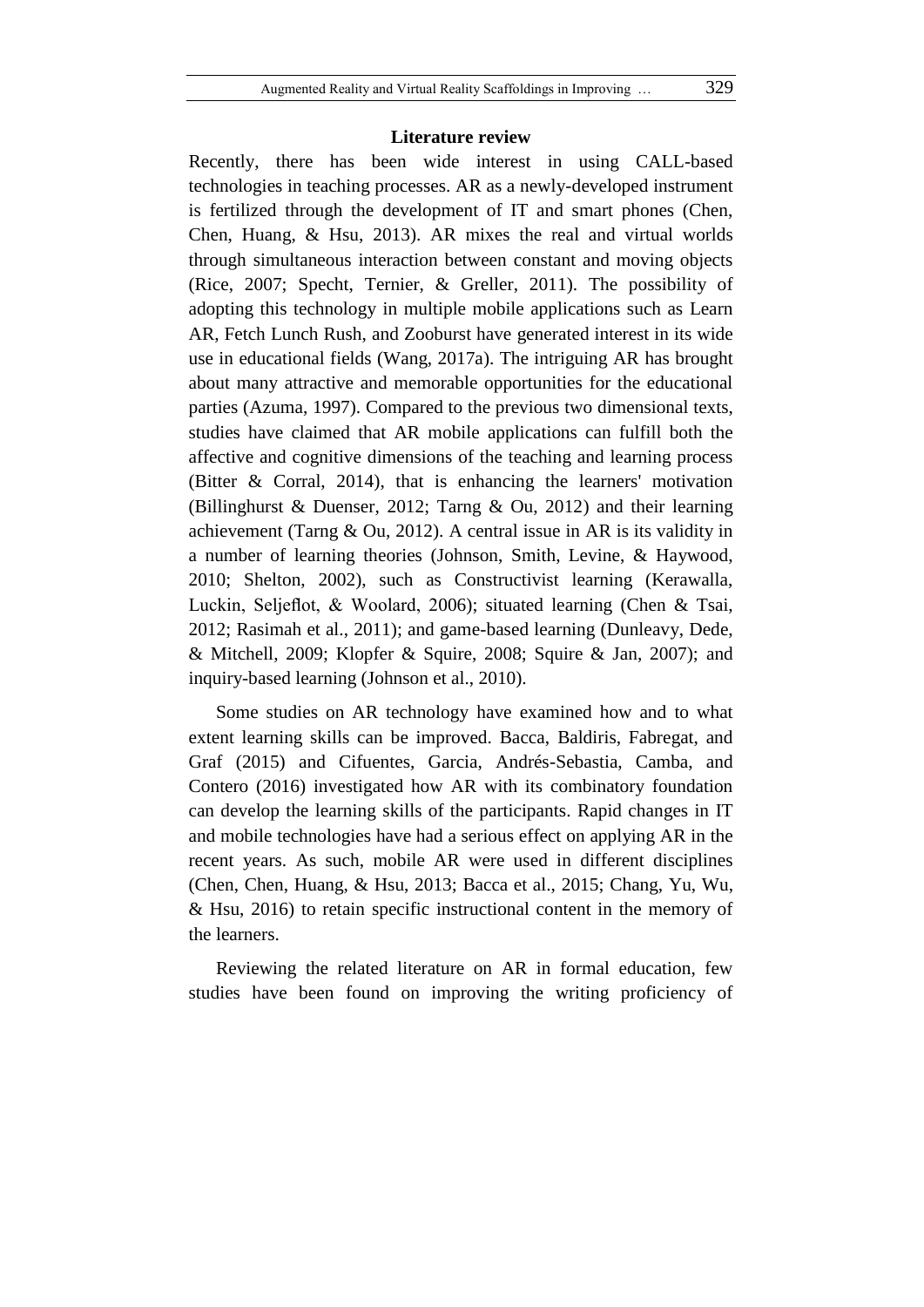learners. Ting (2015) examined whether AR could develop the Chinese writing of elementary school learners through comparing picture- and AR- based techniques of teaching writing. However, no superiority was observed in the skill and content of writing between the groups under study. Wang (2017a) investigated the influence of AR-based learning material blended with paper-based supports and only paper-based writing support on Chinese writing skill of 30 twelfth-grade students. The results revealed that intermediate students benefitted more in content control, article structure, and wording. Furthermore, he found that using AR, low-achiever participants could begin their writing faster and with more outlining content at hand. Wang (2017b) compared online-based and AR-based groups in a software editing course in 103 college students. Motivation, learners' engagement, and peer interaction were demonstrated to be enhanced using AR contents. Learning involvement was also more permanent for the AR group compared to the control group. Some limitations were also reported in the study: Not enough experience with AR application, internet problems, technical requirements of mobiles, small size of the mobile screen, and overloading of the AR information.

# **Augmented reality and virtual reality**

About 60 years ago, Ivan Sutherland used visualization and headmounted device to create a new environment called VR (Sutherland, 1968). Computer graphics was the basis of creating new simulation. Gradually, in the 1990s, adding more sophisticated technologies, VR went to AR environments. Milgram and Kishino (1994) devised a continuum to place these two environments whose common point is the virtual element. Their virtuality continuum (Figure 1) locates the two environments of real and virtual along two extremes. At one end the real objects and at the other the computer simulations locate; in the middle points, however, mixed reality places (mixing real and virtual elements, that is embedding virtual objects on real environment (AR) or embedding real objects on virtual environment (augmented vitality). While in VR the individual cannot see the real world anymore and is completely involved within the virtual environment, in AR the individual can see the real world along with some embedded virtual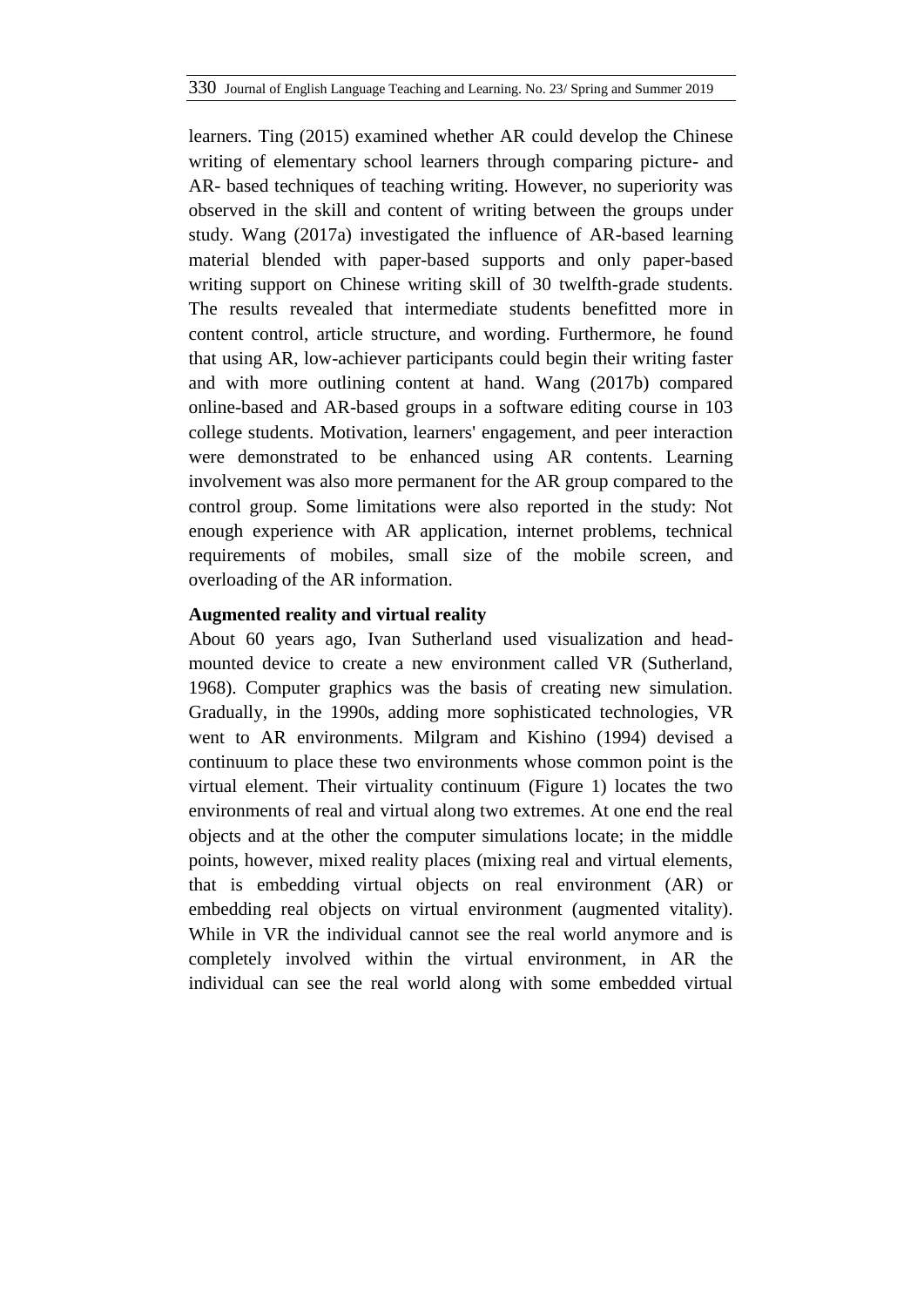objects on it. Azuma (1997) knows the interaction of real and virtual objects in real time as the distinctive features of AR compared to VR.



*Figure* 1. Milgram and Kishino's (1994) reality–virtuality continuum.

# **Augmented reality and virtual reality: An interactive platform**

Augmented reality and VR do not take place in vacuum, and their materialization requires interactive and collaborative contexts. AR provides a good platform for peer interaction and collaboration following the concept of *zone of proximal distance* (ZPD) as stated in the constructivist models and theories. Previous studies by Matcha and Awang Rambli (2011) and Wang (2017b) found out the capacity of AR for peer interaction and collaboration. As a matter of fact, computersupported collaborative learning (CSCL) is used in this context which uses technology to create shared understanding in a meaning-making interaction (Koschmann, 2002). The research on CSCL is based on the social constructivism since collaboration is the context in which learners interact and negotiate meaning with each other (Li, 2018). Scaffolding as a pivotal conception comes from Lev Vygotsky's sociocultural theory and the zone of proximal development (ZPD). The zone of proximal development (ZPD) is 'the distance between the actual developmental level as determined by independent problem solving and the level of potential development as determined through problem solving under adult guidance, or in collaboration with more capable peers' (Vygotsky, 1978, p. 86). Understandably, it mentions that a task beyond the competence of the learners can be done successfully through appropriate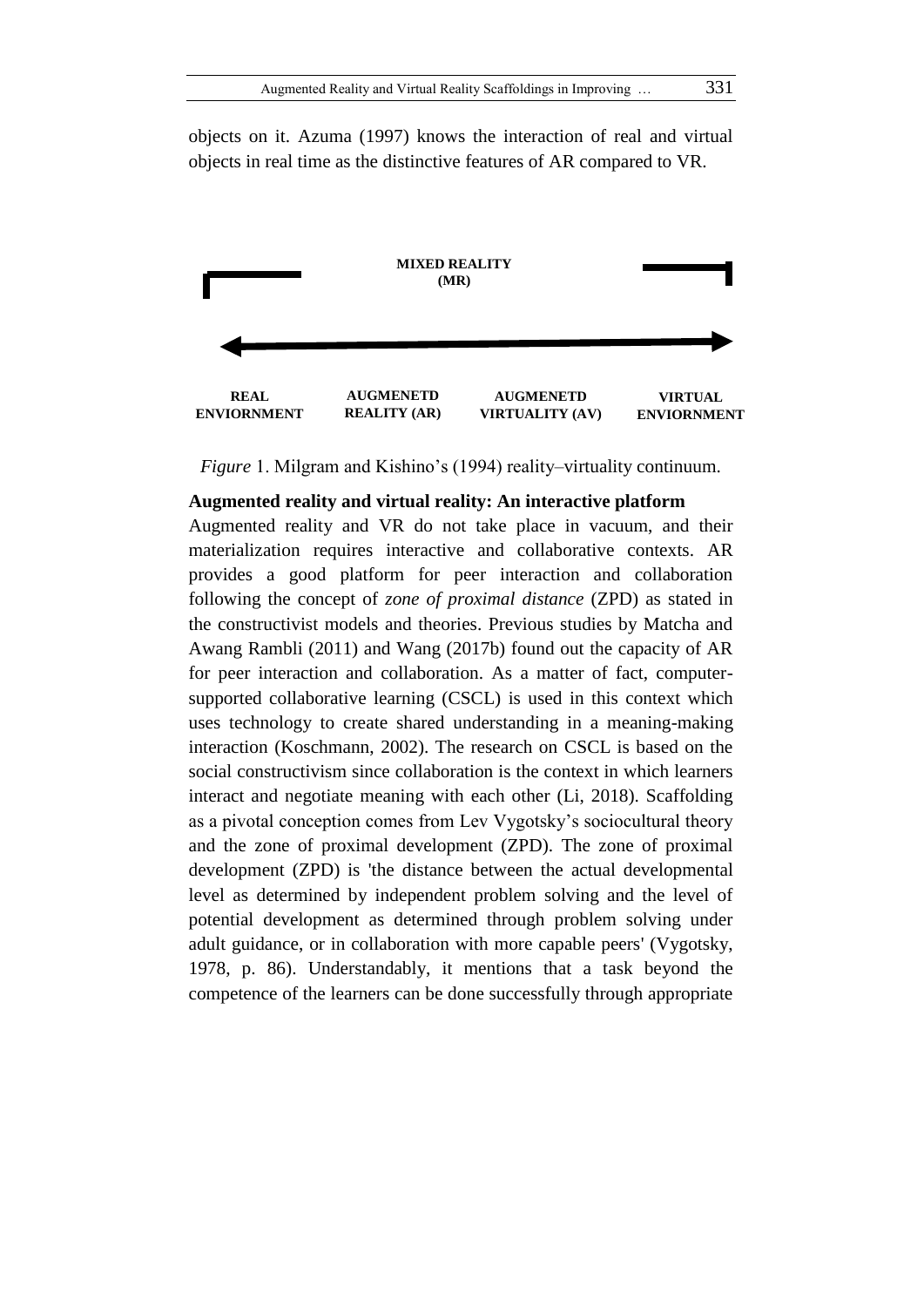scaffolding of the capable peer or knowledgeable resource. In this case, the scaffolding instruction can 'provides scaffold or support to facilitate the learner's development and performance' (Gong, Tan, & Chin, 2018, p. 123) in order to let the individual do the tasks independently. The present study is built upon the scaffolding of the collaborating peers through using AR-, VR-, and paper-based (real environment) learning resources in order to not only remedy the problems of the previous research in AR, but also address a significant problem of novice writers. Improving the abstract genre awareness of intermediate students through careful designations of AR and putting this aim in a more comprehensive framework of AR, VR- and paper- based scaffoldings in a collaborative context can enumerated as the significant points of this study.

# **Generic structure of abstracts**

The abstract as the blueprint of a research article plays a key role in writing academic articles, and writers' mastery over abstract moves appears crucial for publishing in valid journals. Hyland (2002) holds that 'the abstract is generally the readers' first encounter with a text, and is often the point at which they decide whether to continue and give the accompanying article further attention or to ignore it' (p. 63). Abstracts are composed of different moves which are defined as 'a discoursal [sic] or rhetorical unit that performs a coherent communicative function in a written or spoken discourse' (Swales, 2004, p. 29). Each move is classified into different sub-moves or *steps*.

The pioneer in this field can be traced back to Swales (1981). He firstly introduced his four-move model of an introduction which was then changed into his three-move model of move analysis in 2004 known as CARS model. Dos Santos (1996) attempted to enrich Swale's model through presenting five moves: Establishing the niche, occupying the niche, describing the methodology, summarizing the findings, and discussing the research. Although genre analysis literature has observed different models of abstract move analysis, in the current study, we focused on the Hyland's (2000) five-move model: Introduction, Purpose, Method, Product, and Conclusion. The sub-moves or steps of Hyland's (2000) model of move analysis are as follows: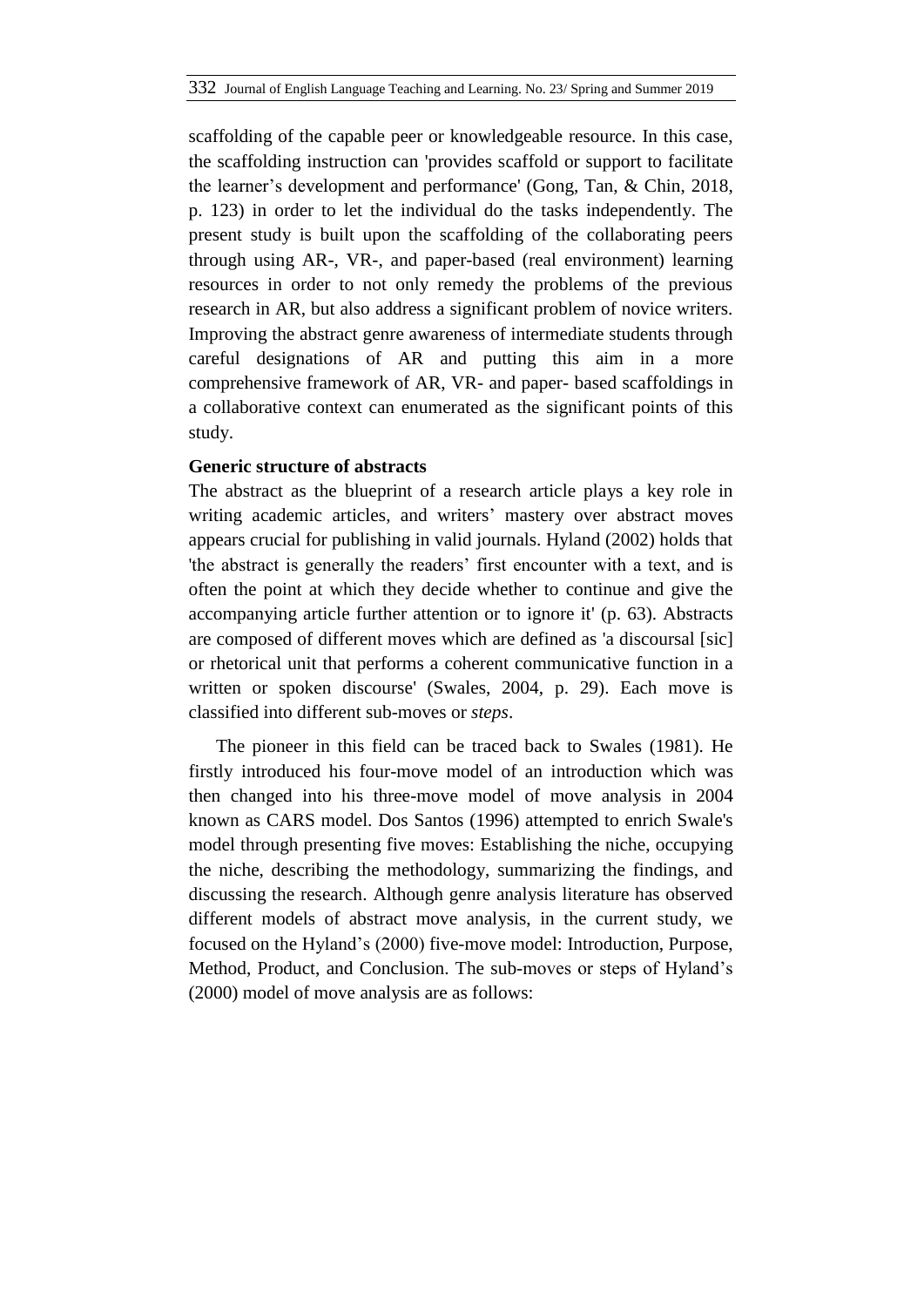1. Introduction: establishes context of the paper and motivates the research.

Step 1. Arguing for topic prominence,

Step 2. Making topic generalizations,

Step 3. Defining terms, objects, or processes, and

Step 4. Identifying a gap in current knowledge

2. Purpose: indicates purpose, thesis or hypothesis, outlines the intention behind the paper.

Step 1. Stating the purpose directly

3. Method: provides information on design, procedures, assumptions, approach, data, etc.

Step 1. Describing the participants,

Step 2. Describing the instruments or equipment, and

Step 3. Describing the procedure and conditions

4. Product: states main findings or results, the argument, or what was accomplished.

Step 1. Describing the main features or properties of the solution or product

5. Conclusion: interprets or extends results beyond the scope of the paper, draws inferences, points to applications, or wider applications.

Step 1. Deducing conclusions from results,

Step 2. Evaluating value of the research, and

Step 3. Presenting recommendations

To sum up, as the literature on AR and writing proficiency reveals, no specific studies have been conducted on improving the academic writing proficiency of intermediate EFL learners adopting AR technology, so the need to delve into the issue of AR/VR environments and RAs abstract genre learning by graduate students in formal academic settings. To this end, the following questions were addressed: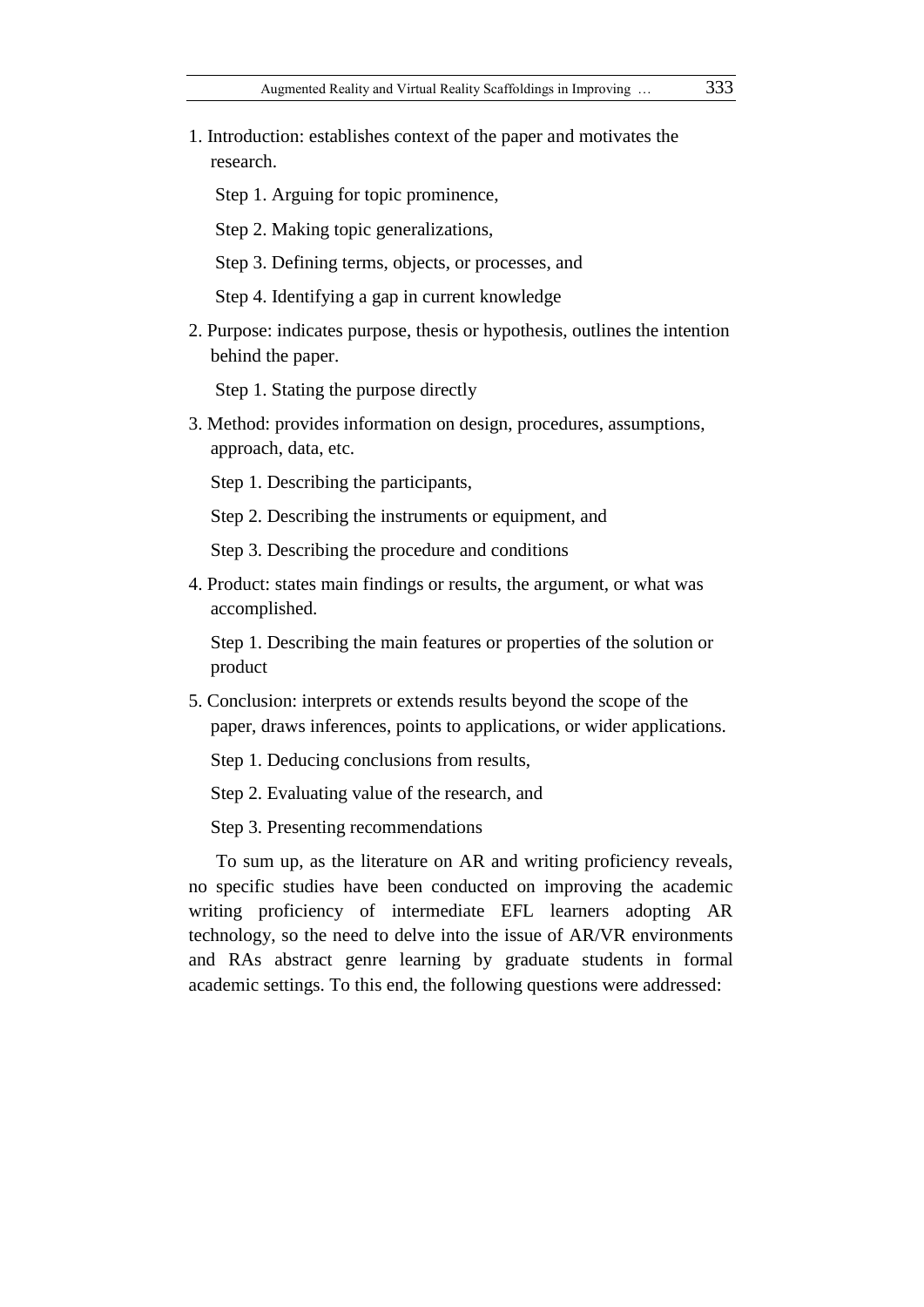- 1. Do AR and VR scaffoldings significantly improve academic abstract writing of intermediate EFL students within MALL environment?
- 2. What is the effect of AR and VR scaffoldings across different language proficiency levels on improving the abstract writing skill of the participants?
- 3. How do participants perceive of using AR scaffolding in MALL environments?

### **Method**

Both quantitative and qualitative data instruments were used to examine both the learning and affective perceptions of the participants in using technological scaffoldings. In this study, three modes of presentation were compared in order to unravel how technology might improve EFL learners' writing skill. In addition, the questionnaires were used to know the learners' feedback and attitudes towards traditional and digital scaffoldings.

# **Participants**

Twenty four participants  $(M = 26.66; SD = 2.76)$  in an advanced research summer course were selected based on their English language proficiency (460-490 for the TOEFL), writing proficiency (four to six in TOEFL writing module), and abstract writing skill from a university in Isfahan, Iran, in the academic year 2018. Applying power analysis prior to the study (G\*power 3.1.9.2 software required a total sample size of 24 for the effect size of .8 and power of .9).

The participants were then classified into two high and low proficiency groups, based on their TOEFL scores, in order to have high and low intermediate proficiency subjects. Afterwards, each participant in the high intermediate group was paired with another participant in the low intermediate group. The obtained 12 pairs were then randomly assigned into two experimental (AR- and VR-based scaffolding) and one control (paper-based scaffolding) groups. In fact, four pairs of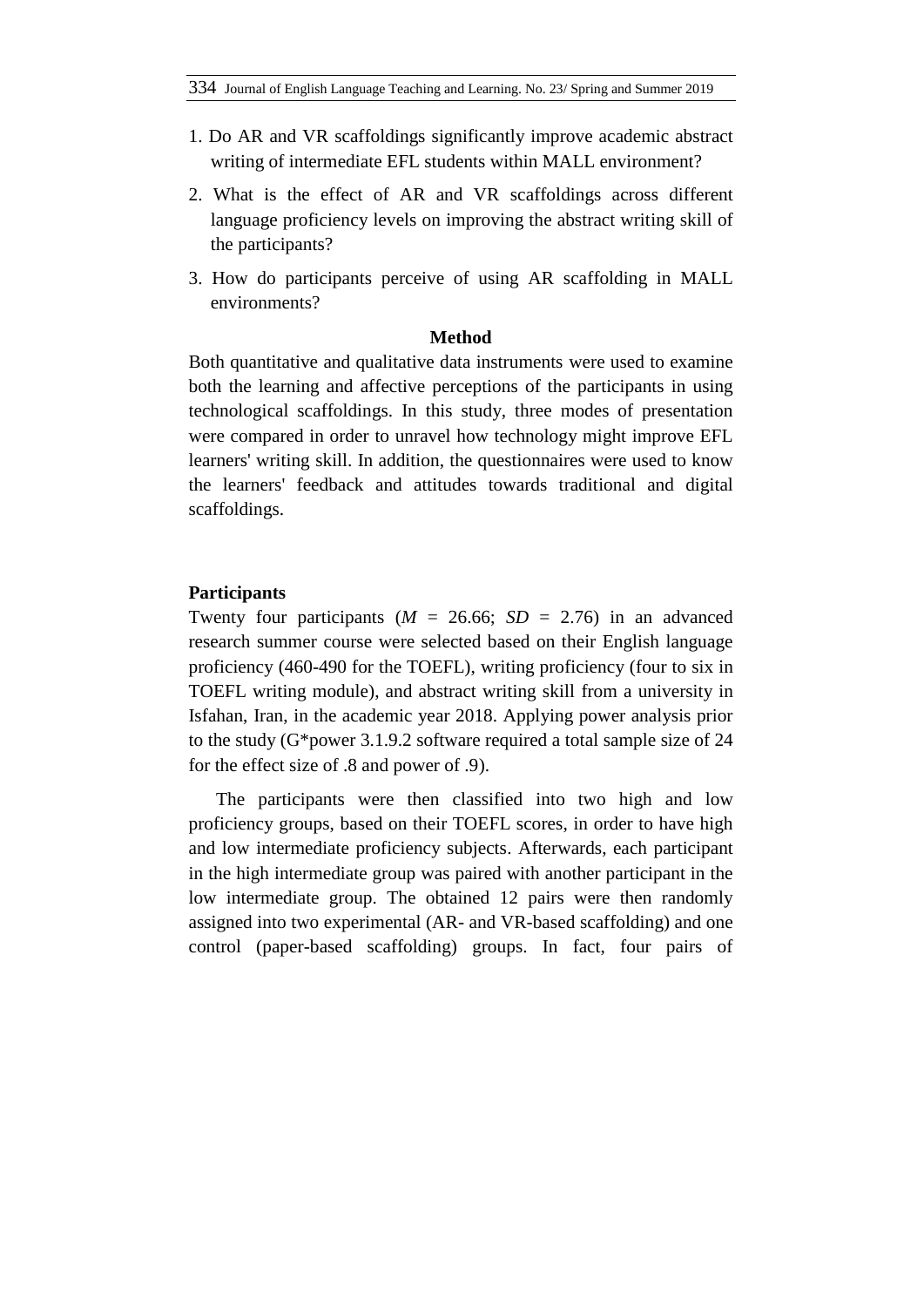intermediate learners were assigned to each of the AR- and VR-, and paper- based scaffolding groups.

#### **Instruments**

### **Scoring rubrics**

TOEFL PBT Proficiency Test (2004) and its writing section were administered for the purpose of participants homogeneity prior to any treatment. In addition, in line with the purpose of the study, they were also examined to understand whether they knew the generic structure of abstracts. To this end, a scoring rubric applying Hyland's (2000) model was devised which assigned five points (function, tense, and vocabulary) to each of the 12 sub-moves.

#### **Augmented reality (AR) application**

The AR multimedia used in the present study was based on *Ownar* AR mobile application [\(https://cafebazaar.ir/app/com.nikmodern.ownar\)](https://cafebazaar.ir/app/com.nikmodern.ownar) for *Android* and [\(https://itunes.apple.com/us/app/ownar/id1247386794\)](https://itunes.apple.com/us/app/ownar/id1247386794) for Apple's *iOS* operating systems. Since the application was already designed, we went through the development, implementation, and evaluation steps. *Ownar* AR application was developed using the researchers' points of view in preparing the RA abstract scaffolding to let the AR application has its most benefits. The *Ownar portal website* let us insert different images, photo galleries, videos, voices, threedimensional websites, store, SMS, phones, places, and social networks to a predetermined picture. The output was then printed out to let the participants scan it through their mobile cameras and do their writing task, using the embedded digital items as their scaffolding.

After preparing the AR material, a focus group was required to comment on the scaffoldings through filling a questionnaire which included five Likert scale and one open-ended question (about the content and the way of demonstration). The Likert items were about the general organization of the sessions, cognitive load of the embedded media, quality of the embedded media, sufficiency of the embedded media for introducing each sub-move, and suitability of the abstracts used for introducing the sub-moves; and the open-ended question was about the suggestions they might have for the better improvement of the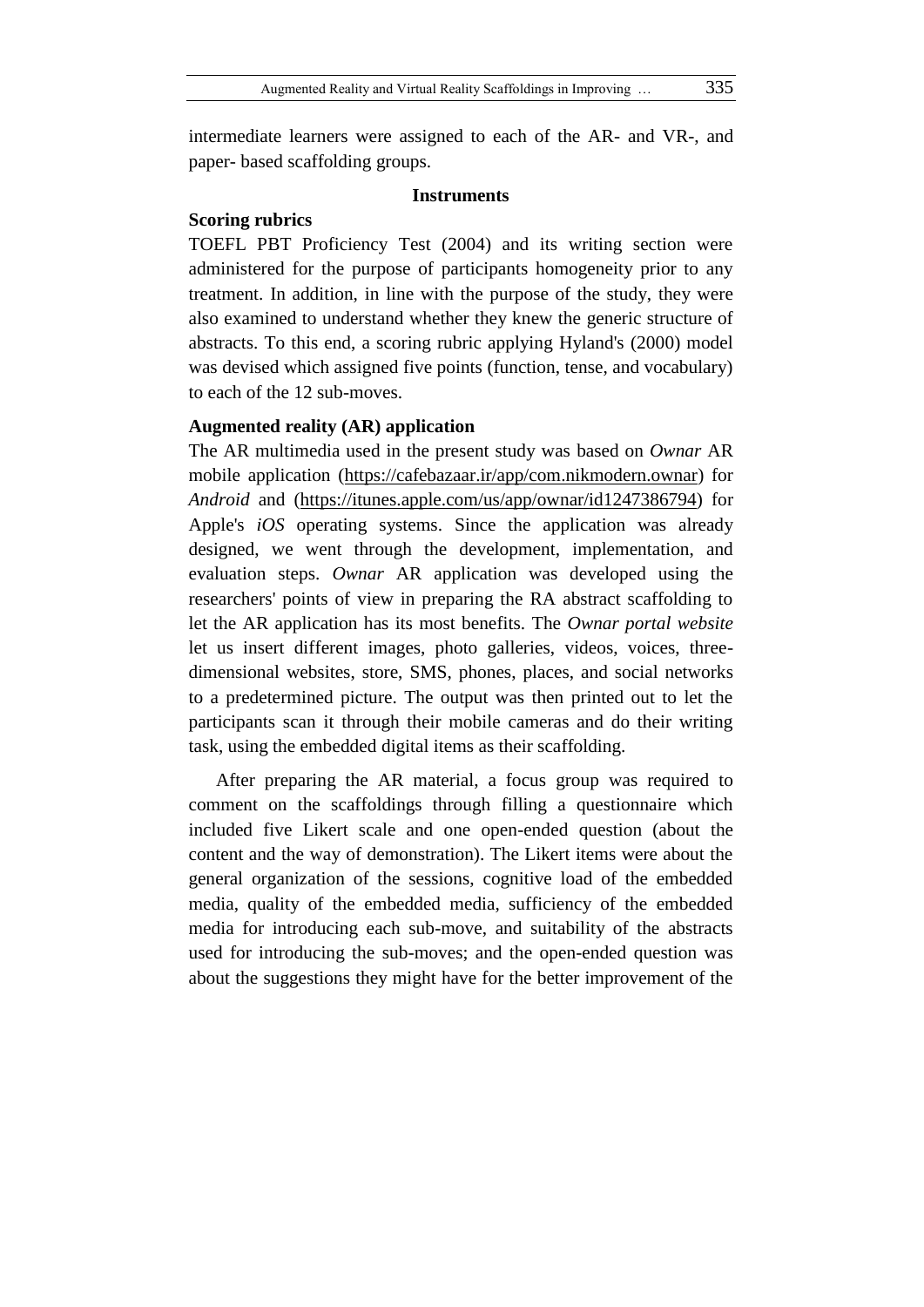treatment, for each session. We were justified to elaborate on each submove by introducing RA abstracts from ISI-indexed journals in the field in order to make the tasks more genuine. Furthermore, we decided that three to four linguistic chunks and vocabulary items might be enough for presenting each sub-move which could then be embedded within two sentences for their preliminary presentation.

Meeting the requirements, the output papers were printed out. The printed papers were then distributed among the subjects in order to be scanned and processed through their smart phone cameras. To test the system, a pilot study was carried out with four students in order to develop the last version of AR. Their feedback about the general structure of the scaffoldings including the content, the presentation mode, and the time required were noted. The noted suggestion about presenting more examples for each sub-move was acknowledged and applied in the system design. Finally, the AR scaffolding was developed and was ready for implementation.

As Hyland's (2000) model of move analysis contains 12 sub-moves and the study took for four weeks, four sub-moves were taught each week. About five printed handouts containing the related guidance through video or audio materials were prepared for each sub-move by which the subjects were supposed to do their assigned writing tasks. The first session was devoted to a brief introduction of the concept of abstract, move, sub-move, and models of move analysis. Each of the other three sessions were about each of the four sub-moves of the Hyland's (2000) model: The rhetorical and syntactical information along with some sample sentences and abstracts. Following each session, the subjects were asked to write their own hypothetical abstract sub-moves using the provided chunks and words. This was supposed to help writers who do not have enough academic writing experience in writing abstracts get more involved with the academic community.

#### **Virtual reality (VR)**

As the content of scaffolding and the assigned writing tasks were supposed to be the same for the three groups, the VR group was exposed to the same vocabulary items and structures. However, for the VR group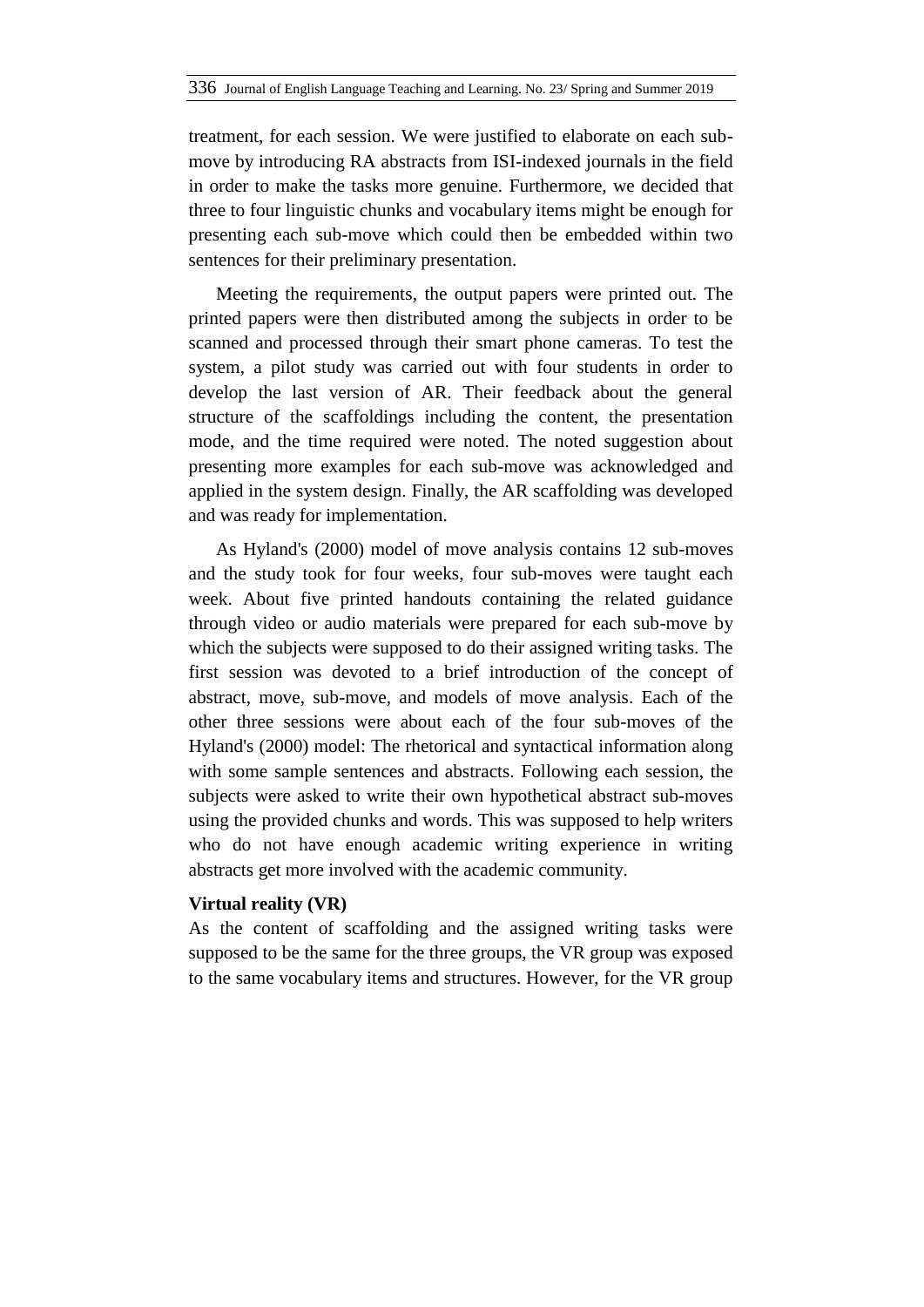the content was transformed into 3D films which could be watched through Virtual Reality Headset (P-Net VR-100 Virtual Reality Headset). Watching through the sensors of this headset, the subjects could see themselves in the virtual environment of the learning resources and the environment could change on the basis of changing their body position. The simulation and visualization of the object, environment, and space could make a real environment for the subjects by which they were supposed to carry out their assigned writing task, in collaboration.

The 360 degrees virtual environment could provide the required learning resources for conducting the task. This inspired threedimensional sense of the environment was also examined with the same focus group of the AR scaffolding. They commented on the speed of the film and its clarity. Adopting the suggestions, a pilot study with five intermediate students was also run in order to qualify the VR learning resources. We used P-Net VR-100 Virtual Reality Headset since it was more adaptable to different mobile phones, with compatibility to 3.5 to 5.5-inch mobile and to both Android and iOS systems. Furthermore, it could create a clearer picture adjustable widescreen with no gyroscope sensor needed.

# **Questionnaires**

With the writing measurements, an AR questionnaire used by Wang (2017a) was also administered to reveal participants' opinions and ideas towards adopting AR in teaching genre structure. The questionnaire was adapted for the AR group, specifically, to evaluate their perception on the design of AR scaffolding. It consisted of eight Likert scale items (*strongly agree, agree, neutral, disagree, strongly disagree*) by which the participants could express their opinions towards scaffolding materials and three open-ended questions. The reliability of the questionnaire was reported as *r* = .77 using Cronbach's α test.

# **Procedure**

In order to understand how AR and VR scaffoldings could behave for intermediate learners, a series of steps were followed. The three groups of AR, VR, and paper- based scaffolding were firstly required to write two hypothetical abstracts upon a topic (as the pretest). The writings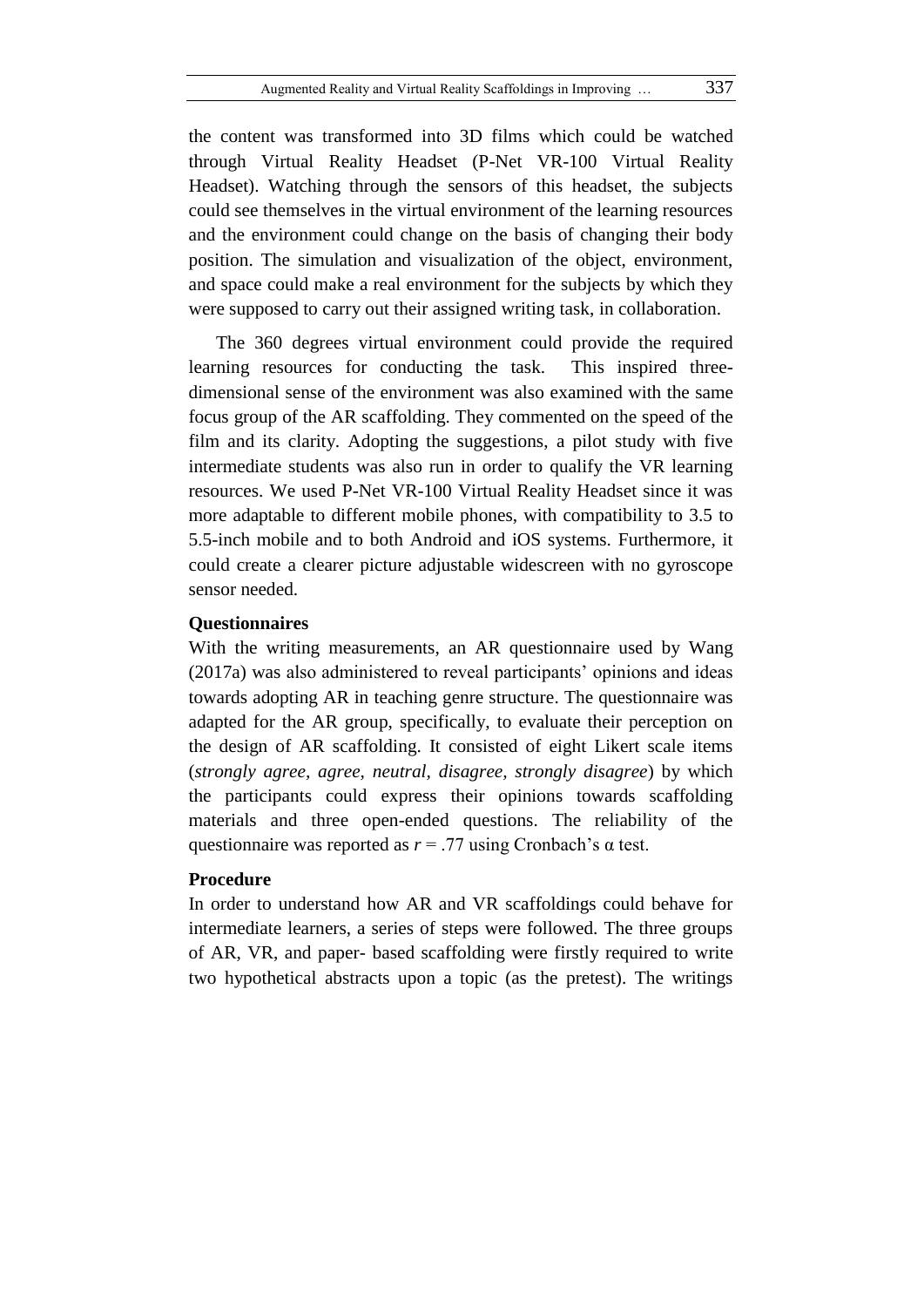were scored based on Hyland's (2000) model of move analysis . The scoring rubric was upon five points to each move, and each move was analyzed based on the required function, tense, and vocabulary items. To examine the reliability of the scorings, the inter-rater reliability index was calculated for each abstract using two experienced research professors. Then, the participants were explained about the assigned tasks that they needed to do in the four sessions of abstract writing, using their own scaffoldings and the manner in which they were required to do the tasks \_ each session took about 20 minutes. Each session, the subjects were required to write a paragraph in pair, using their assigned scaffoldings: The paper-based group had their scaffoldings in separate papers, the AR-based group had them through an AR mobile application, and the VR-based group had the same scaffoldings in 3D films to be watched through VR headsets. However, the content scaffolding of each groups was the same. The only difference among the groups was in the mode of the scaffoldings to be exposed to and the way they were presented. For VR group, after checking the technical properties of their mobiles, the explanations were provided for them.

Furthermore, in carrying out the tasks, the participants were asked to collaborate with each other in pairs in order to reach a shared understanding. Following Storch (2013), according to the principles of collaborative writing for shared responsibility, interaction, negotiation of meaning, and making joint decisions for having one writing output were also explained to the subjects.

After modeling the collaborative writing, they were asked to practice it with their partners and ask their questions. Two days after the four sessions of treatment, the participants were asked to write two hypothetical abstracts according to Hyland's (2000) model of abstract writing they learned through the scaffoldings. Two weeks later, they were again asked to write two other abstracts in order to assess their long term retention (as the delayed posttest). The writings were scored by the same two experienced professors and their inter-rater reliability was examined. Alongside the participants' writing performance, their perceptions towards using AR technology and writing in general were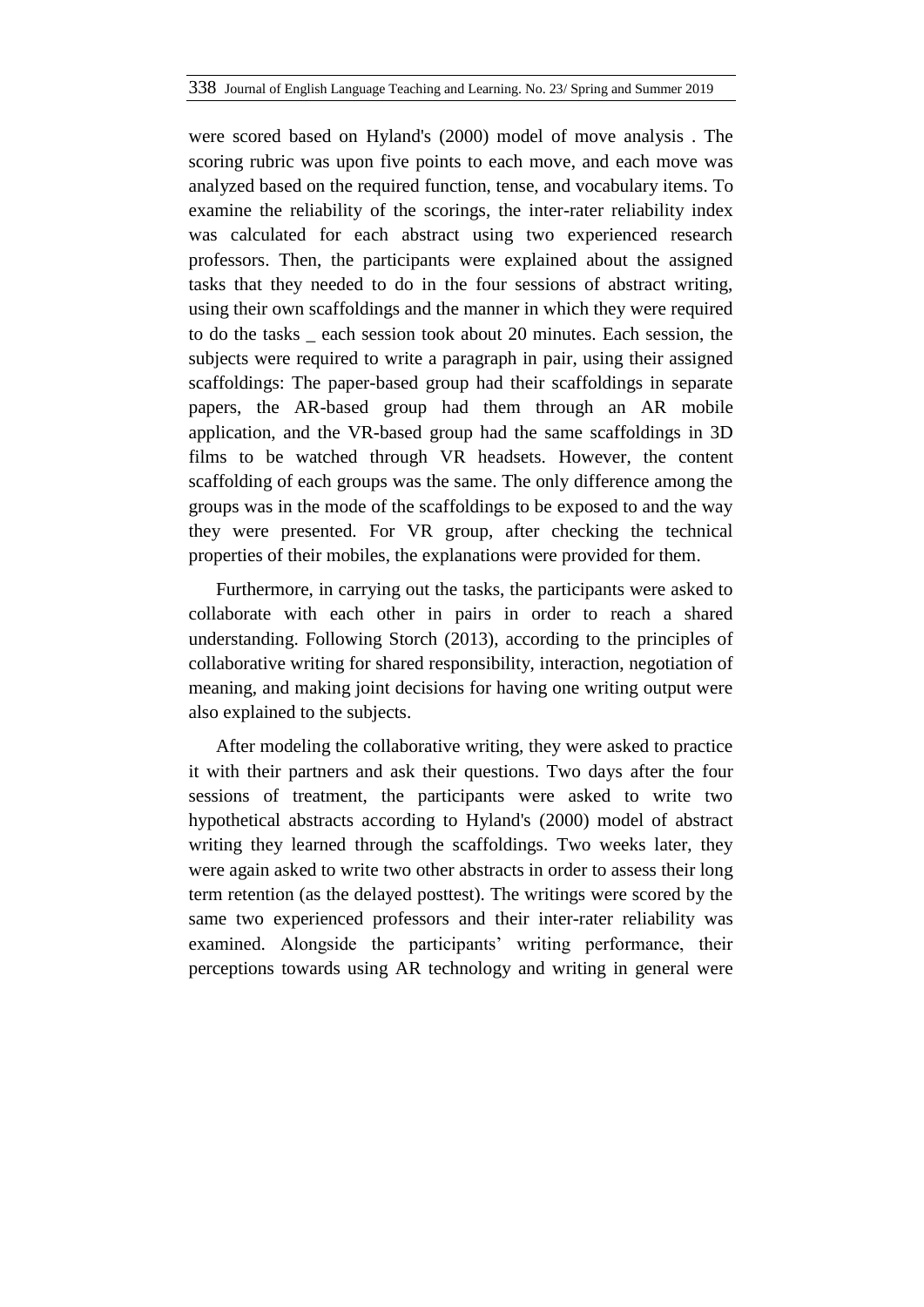also examined using the two questionnaires adapted from Wang (2017a) distributed to the three groups after the experiment.

#### **Results**

To determine the correlation between the raters, their reliability of scoring was assessed using Spearman's rank correlation coefficient (*r* = 0.71;  $p = 0.04$ ,  $r = 0.73$ ;  $p = 0.04$ , and  $r = 0.69$ ;  $p = 0.04$ ). The raters were trained and two RA abstracts from the subjects were given to the raters and they were asked to score them. They showed a high reliability in terms of the scoring rubrics. However, the raters encountered the problem of move embedding while scoring. This unavoidable phenomenon (Bhatia, 1994; Dos Santos, 1996) refers to time when 'a sentence may sometimes be a realization of more than one move.' (Samraj's, 2005, p. 146). Marking these moves, the raters then consulted with each other about them to reach a consensus. No score was also given when a sub-move was not mentioned.

#### **Research question one**

The normality of the data was tested statistically to reveal the distribution of the data; K-S normality index was met for the VR group  $(p = .20, p < .05)$ . The homogeneity of the data was also recognized by Levene's test of homogeneity. Due to the normality of the data and the equality of variance assumption ( $p = .346$  p < .05), *one-way repeated measures ANOVA* was run to compare scores in three pretest, immediate posttest, and delayed posttest. The descriptive statistics are presented in Table 1. From the data, it is apparent that VR had the highest impact on the subjects in the immediate posttest (*M*= 33.50, *SD*=6.09) not the delayed posttest (*M*= 29.37, *SD*=5.78). Long-term retention, as such, cannot be regarded for this group. However, significant effect for time, Wilk's Lambda = 130, F  $(2, 6)$  = 20.03, p<.05, multivariate partial eta squared=.87 (Table 2). The effect size of .87 denotes a very large effect size. The pairwise Comparisons (Table 3) shows where the differences locate: The difference between the immediate and delayed posttests was significant ( $p = .001$ ,  $p < .05$ ).

For the AR group, the normality and homogeneity of the data were evaluated, as well. K-S normality index ( $p = .20$ ,  $p < .05$ ) and Levene's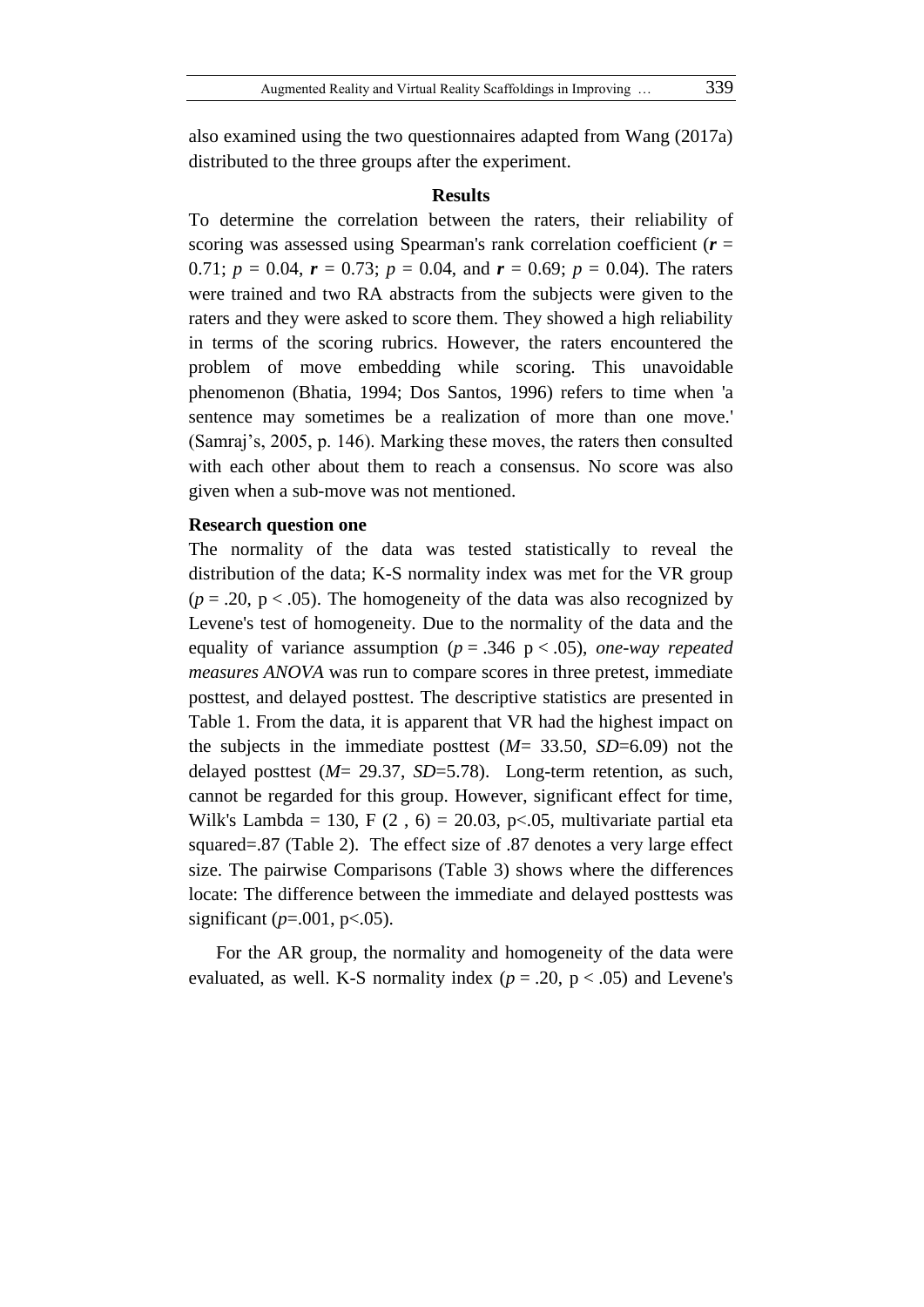test of homogeneity  $(p = .21, p < .05)$  for the AR group highlighted normal and homogeneous data distribution, which in effect, *one-way repeated measures ANOVA* was calculated. Comparing the pretest, immediate posttest, and delayed posttest , AR group showed a significant difference. The descriptive statistics again shows the priority of immediate test (M= 39.25 , SD=3.53) over delayed posttest  $(M=34.12, SD= 3.04)$  (Table 1). Table 2 shows that a significant effect for time can be regarded: Wilk's Lambda = .07, F  $(2, 6)$  = 36.44, p<.05, multivariate partial eta squared=.92 (a very large effect size). However, to locate the differences, the results obtained from Table 3 unravels all differences to be significant. The emerged interesting result is somehow at odds with the VR group whose only significant result was between immediate and delayed posttests.

Table 1

*Descriptive Statistics for the One-Way Repeated Measures ANOVA of VR and AR Groups*

|                       | М         | <b>SD</b> | N | М                | <b>SD</b> | N |
|-----------------------|-----------|-----------|---|------------------|-----------|---|
| Pretest               | 24.8<br>7 | 4.18      | 8 | 25.5<br>$\theta$ | 5.15      | 8 |
| Immediate<br>posttest | 33.5<br>0 | 6.09      | 8 | 39.2<br>5        | 3.53      | 8 |
| Delayed<br>posttest   | 29.3      | 5.78      | 8 | 34.1<br>2        | 3.04      | 8 |

| Effect     |                        | Value | F               | <b>Hypothesis</b><br>df | Sig. | Partial<br>Eta<br>Squared |
|------------|------------------------|-------|-----------------|-------------------------|------|---------------------------|
| facto<br>r | Pillai's Trace<br>(AR) | .92   | $36.44^{\circ}$ | 2.00                    | .000 | .92                       |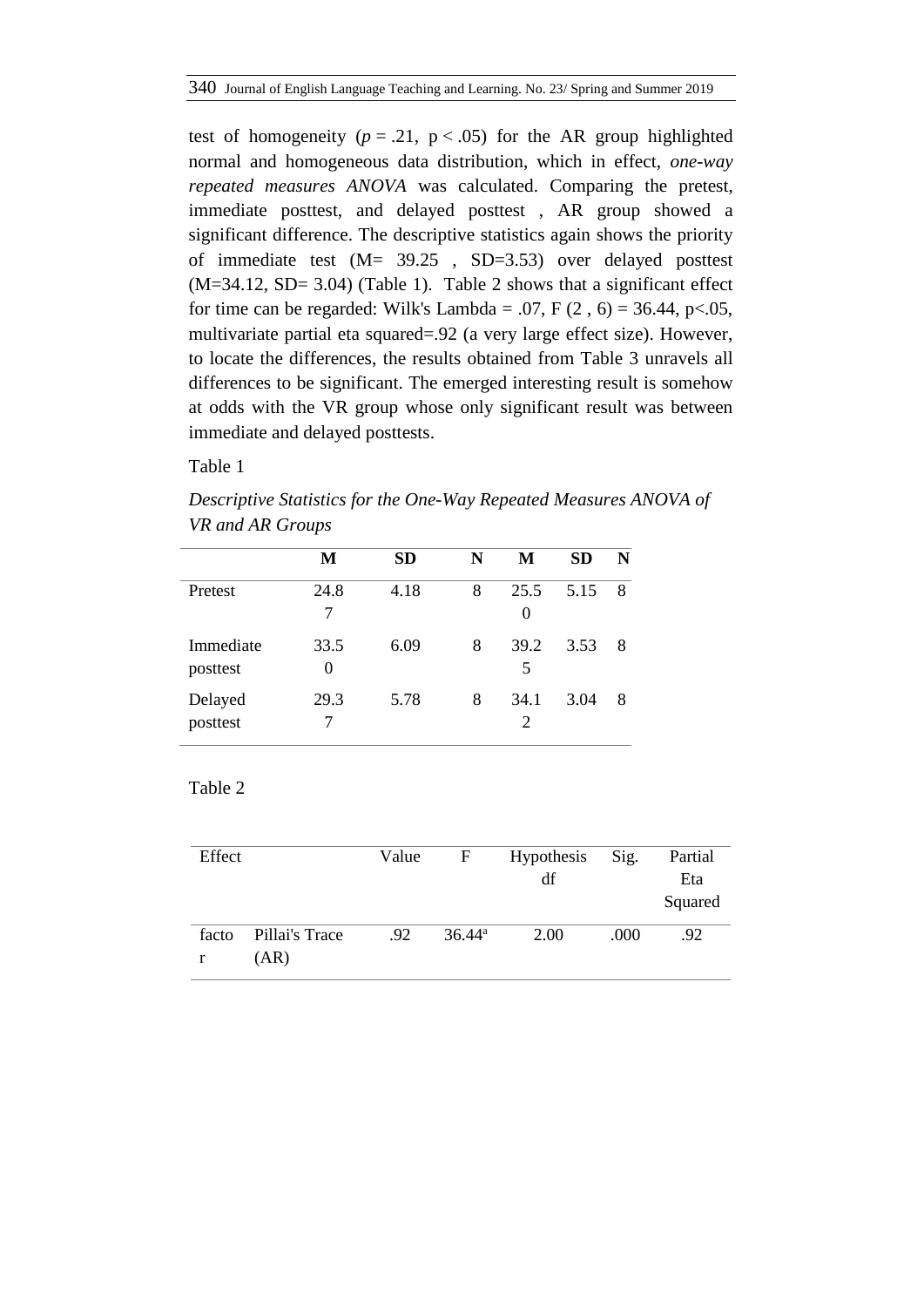|                        | Augmented Reality and Virtual Reality Scaffoldings in Improving |                    |      |      |     |  |  |
|------------------------|-----------------------------------------------------------------|--------------------|------|------|-----|--|--|
| Wilks' Lambda<br>(AR)  | .07                                                             | $36.44^{\rm a}$    | 2.00 | .000 | .92 |  |  |
| Pillai's Trace<br>(VR) | .87                                                             | $20.03^a$          | 2.00 | .002 | .87 |  |  |
| Wilks' Lambda<br>(VR)  | .13                                                             | 20.03 <sup>a</sup> | 2.00 | .002 | .87 |  |  |

*Multivariate Testsfor the One-Way Repeated Measures ANOVA of VR and AR Groups*

#### Table 3

*Pairwise comparisons for the One-Way Repeated Measures ANOVA of VR and AR groups*

| $\rm (I)$ | (J)            | $MD$ (I-             | SE        | $Sig.^a$      | $MD$ (I-  | SE  | $Sig.^{a}(A)$ |
|-----------|----------------|----------------------|-----------|---------------|-----------|-----|---------------|
| factor1   | facto          | $J)$ (VR)            |           | $(VR)$ $(VR)$ | $J)$ (AR) | (A) | R)            |
|           | r1             |                      |           |               |           | R)  |               |
| 1         | $\overline{2}$ | $-8.62$              | 3.26      | .100          | $-13.75*$ | 1.5 | .000          |
|           |                |                      |           |               |           | 6   |               |
|           | 3              | $-4.50$              | 2.99 .530 |               | $-8.62*$  | 1.2 | .001          |
|           |                |                      |           |               |           | 9   |               |
| 2         | $\mathbf{1}$   | 8.62                 | 3.26      | .100          | $13.75^*$ | 1.5 | .000          |
|           |                |                      |           |               |           | 6   |               |
|           | 3              | $4.12*$              | .61       | .001          | $5.12*$   | .69 | .000          |
| 3         | $\mathbf{1}$   | 4.50                 | 2.99      | .530          | $8.62*$   | 1.2 | .001          |
|           |                |                      |           |               |           | 9   |               |
|           | $\overline{2}$ | $-4.12$ <sup>*</sup> | .61       | .001          | $-5.12*$  | .69 | .000          |

To demonstrate if the technological or traditional scaffoldings might be effective in enhancing the subjects' RA abstract writing skill, the writing performance of the three groups were investigated. The K-S normality index  $(p = .17, p < .05)$  and the homogeneity of variances  $(p = .09, p < .05)$  presented normal distribution of data, leading to oneway between-groups ANOVA. Table 4 presents the descriptive statistics for the three AR, VR, and traditional groups. The AR group (M= 39.25,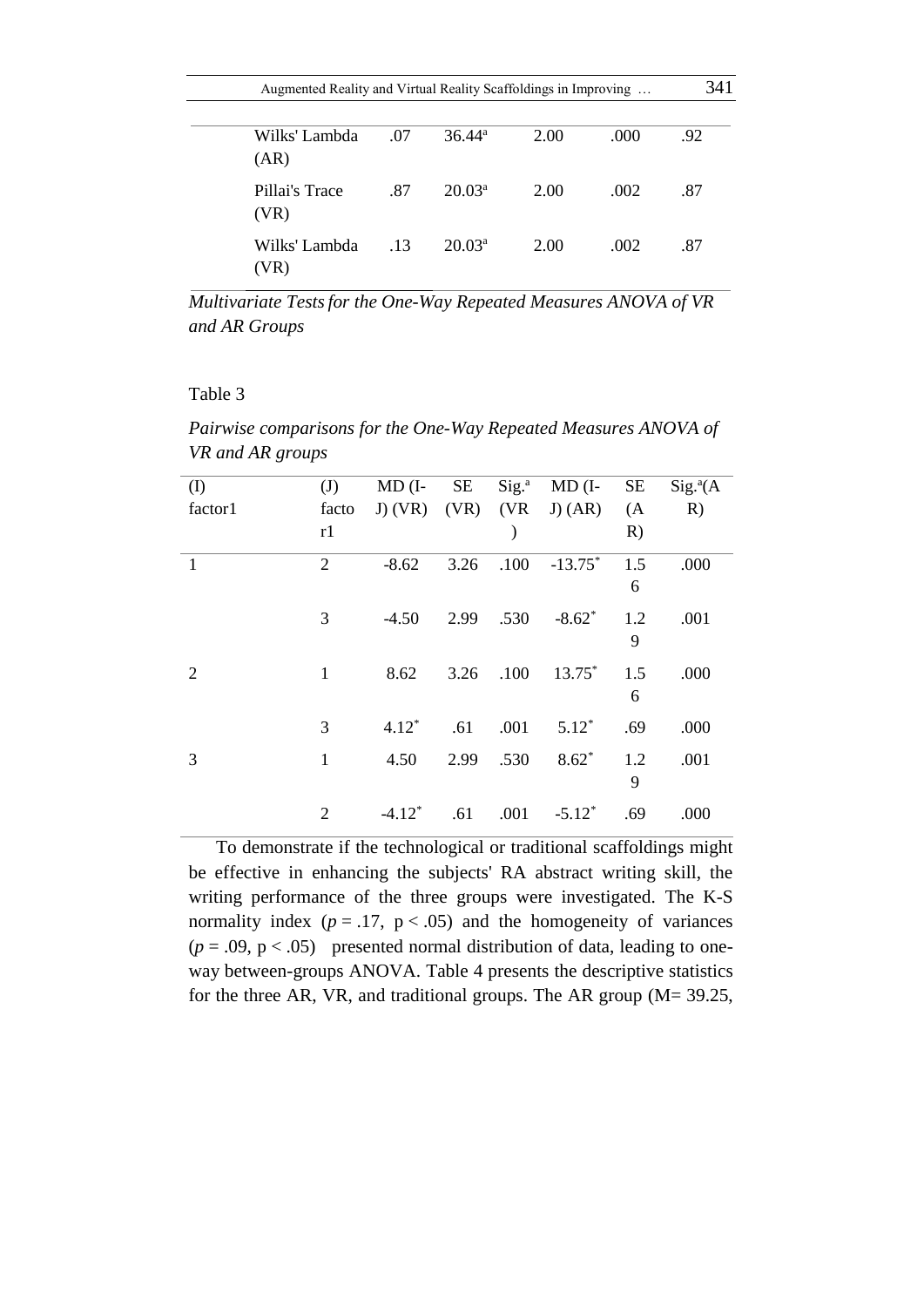SD= 3.53) illustrates the best results compared to the VR (M=33.50, SD=6.09) and paper-based group ( $M = 35.00$ , SD=8.33). However, the one-way ANOVA (Table 5) demonstrated no statistically significant difference at the  $p < .05$  level in the writing scores for the three groups:  $F(2, 21) = 1.793$ , p=.191. The most striking result to emerge from the data is that no difference could be observed between the three modes of scaffoldings.

Table 4

|  |  |  |  |  | Descriptive Statistics for the Three AR, VR, and Paper-Based Groups |  |
|--|--|--|--|--|---------------------------------------------------------------------|--|
|--|--|--|--|--|---------------------------------------------------------------------|--|

|       | N  | M     | SD   | SЕ   |
|-------|----|-------|------|------|
| VR.   | 8  | 33.50 | 6.09 | 2.15 |
| AR    | 8  | 39.25 | 3.53 | 1.25 |
| paper | 8  | 35.00 | 8.33 | 2.9  |
| Total | 24 | 35.91 | 6.51 | 1.32 |
|       |    |       |      |      |

# Table 5

*One-Way ANOVA Test for the Three AR, VR, and Paper-Based Groups*

|                      | Sum of  | df | MS    | F     | Sig. |
|----------------------|---------|----|-------|-------|------|
|                      | Squares |    |       |       |      |
| <b>Between</b>       | 142.33  | 2  | 71.16 | 1.793 | .191 |
| Groups               |         |    |       |       |      |
| <b>Within Groups</b> | 833.50  | 21 | 39.69 |       |      |
| Total                | 975.83  | 23 |       |       |      |

#### **Research question two**

The effect of AR and VR scaffoldings across different language proficiency levels was investigated. The K-S normality assumption was met  $(p = .200, p < .05)$ . Levene's Test for Equality of Variances  $(p = .531, p < .05)$  illustrated the homogeneity of the participants, and independent sample t-test for the high and low proficiency groups of VR was conducted. The comparison between the high and low proficiency groups in the VR (Table 6) showed that the high proficiency group (*M*=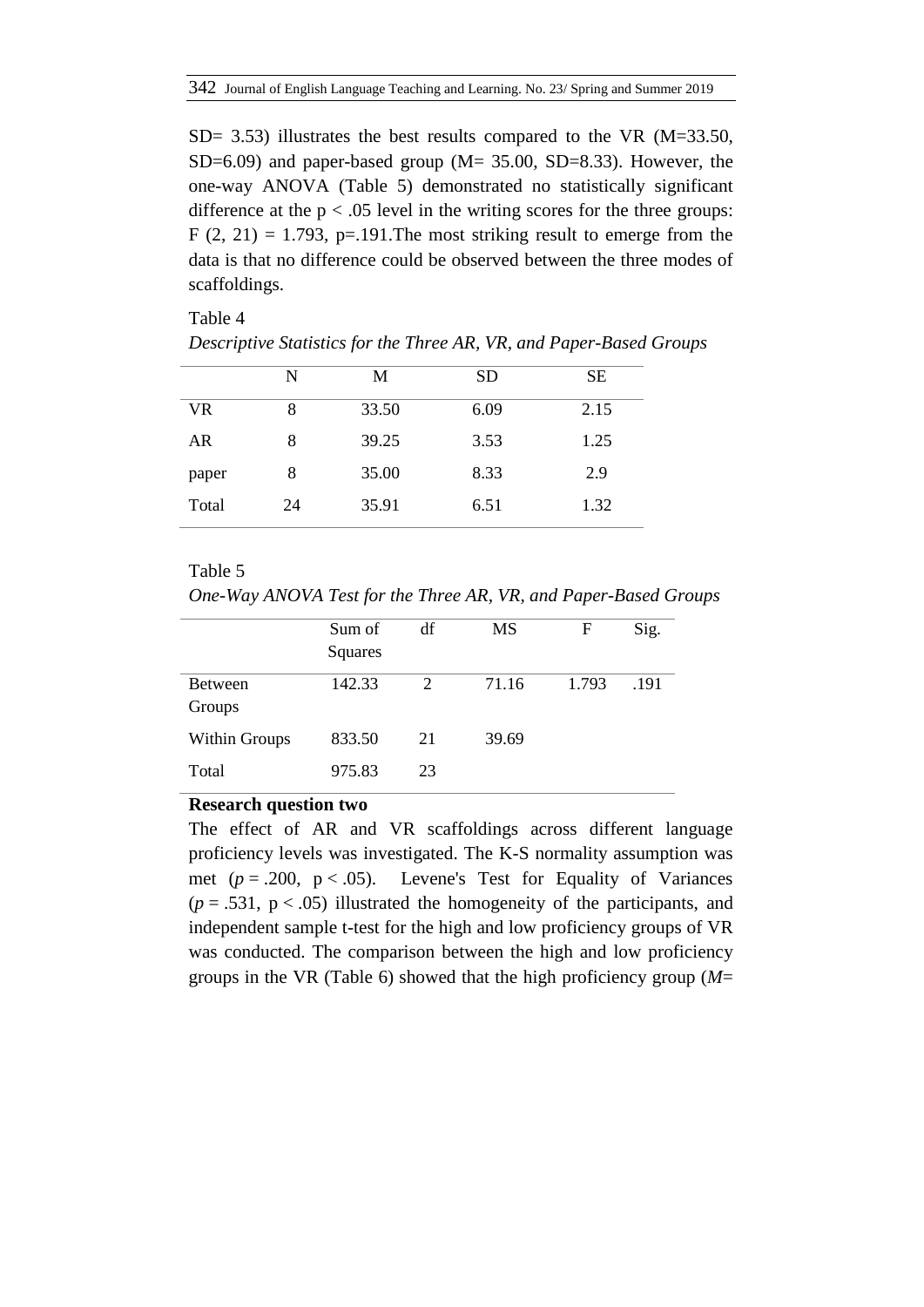36.00, *SD*=4.83) reported better results compared to the low proficiency group (*M*=31.00, *SD*=6.83). However, no significant difference in scores for the two groups (Table 7) was unraveled; t  $(6)=1.19$ ,  $p=.277$   $(2$ tailed).

The normality of the data was demonstrated using K-S normality index ( $p = .200$ ,  $p < .05$ ). To compare the high and low proficiency subjects in the AR group, Levene's Test for Equality of Variances  $(p = .531, p < .05)$  showed homogeneous participants. Independent sample t-test for the high and low proficiency groups of AR demonstrated that unlike the VR group (Table 6), AR group yielded better results for the low proficiency group (*M*= 40.75, *SD*=2.87) in comparison with high proficiency group (*M*=37.75, *SD*=3.86). Like the VR group, no significant difference was also observed for the two groups (Table 7);  $t(6) = 1.24$ ,  $p= .259$  (2-tailed).

# Table 6

*Descriptive Statistics for the High and Low Proficiencies of VR and AR Groups*

|           | group               | N | M     | <b>SD</b> | <b>SEM</b> |
|-----------|---------------------|---|-------|-----------|------------|
| <b>VR</b> | high<br>proficiency | 4 | 36.00 | 4.83      | 2.41       |
|           | low<br>proficiency  | 4 | 31.00 | 6.83      | 3.41       |
| AR        | high<br>proficiency | 4 | 37.75 | 3.86      | 1.93       |
|           | low<br>proficiency  | 4 | 40.75 | 2.87      | 1.43       |

*Independent Sample T-Test for the High and Low Proficiencies of VR and AR Groups*

| Levene's Test for            | t-test for Equality of Means |
|------------------------------|------------------------------|
| <b>Equality of Variances</b> |                              |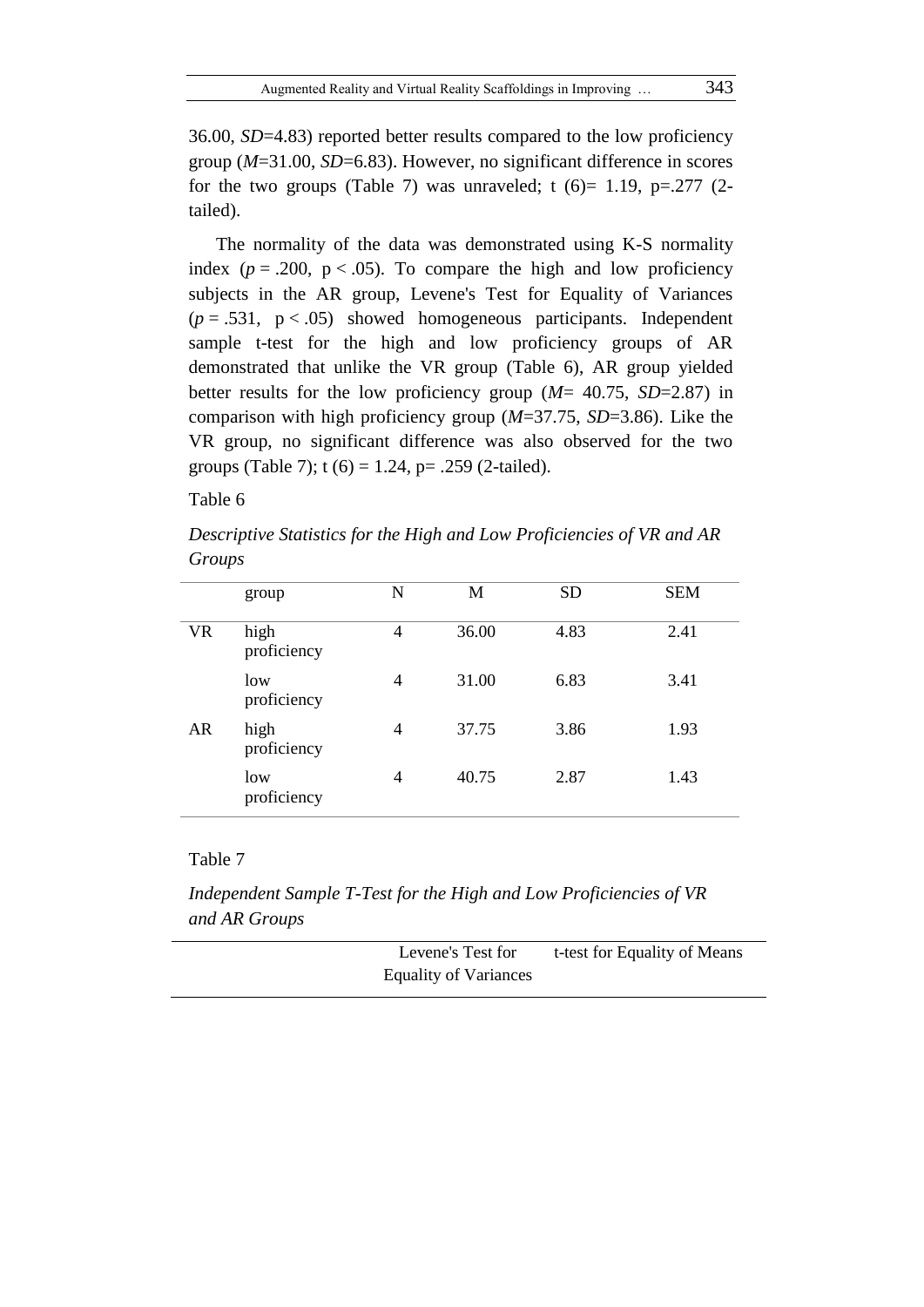|           | 344 Journal of English Language Teaching and Learning. No. 23/ Spring and Summer 2019 |      |      |         |     |                       |         |  |  |
|-----------|---------------------------------------------------------------------------------------|------|------|---------|-----|-----------------------|---------|--|--|
|           |                                                                                       | F    | Sig. | t       | df  | Sig. $(2-$<br>tailed) | MD      |  |  |
| <b>VR</b> | Equal variances<br>assumed                                                            | .443 | .531 | 1.19    | 6   | .277                  | 5.00    |  |  |
| AR        | Equal variances<br>assumed                                                            | .536 | .492 | $-1.24$ | - 6 | .259                  | $-3.00$ |  |  |

Table 8 demonstrates the descriptive statistics for the function, tense, and vocabulary of the three AR, VR, and paper-based groups. The AR group showed the superiority of function  $(M = 17)$  and vocabulary  $(M = 17)$ 16.75) compared to tense. However, paper-based group revealed better results for tense  $(M = 6.75)$ .

*Descriptive Statistics for the Three AR, VR, Paper-based Groups in terms of the Components of Each Sub-move*

|          | Group     | M     | <b>SD</b> | N  |  |
|----------|-----------|-------|-----------|----|--|
| function | <b>VR</b> | 14.37 | 3.96      | 8  |  |
|          | AR        | 17.00 | 2.72      | 8  |  |
|          | paper     | 14.25 | 3.01      | 8  |  |
|          | Total     | 15.20 | 3.38      | 24 |  |
| Tense    | <b>VR</b> | 5.37  | 1.30      | 8  |  |
|          | <b>AR</b> | 5.50  | 1.92      | 8  |  |
|          | paper     | 6.75  | 1.66      | 8  |  |
|          | Total     | 5.87  | 1.70      | 24 |  |
| Vocab    | <b>VR</b> | 13.87 | 6.10      | 8  |  |
|          | <b>AR</b> | 16.75 | 3.41      | 8  |  |
|          | paper     | 14.00 | 9.31      | 8  |  |
|          | Total     | 14.87 | 6.56      | 24 |  |
|          |           |       |           |    |  |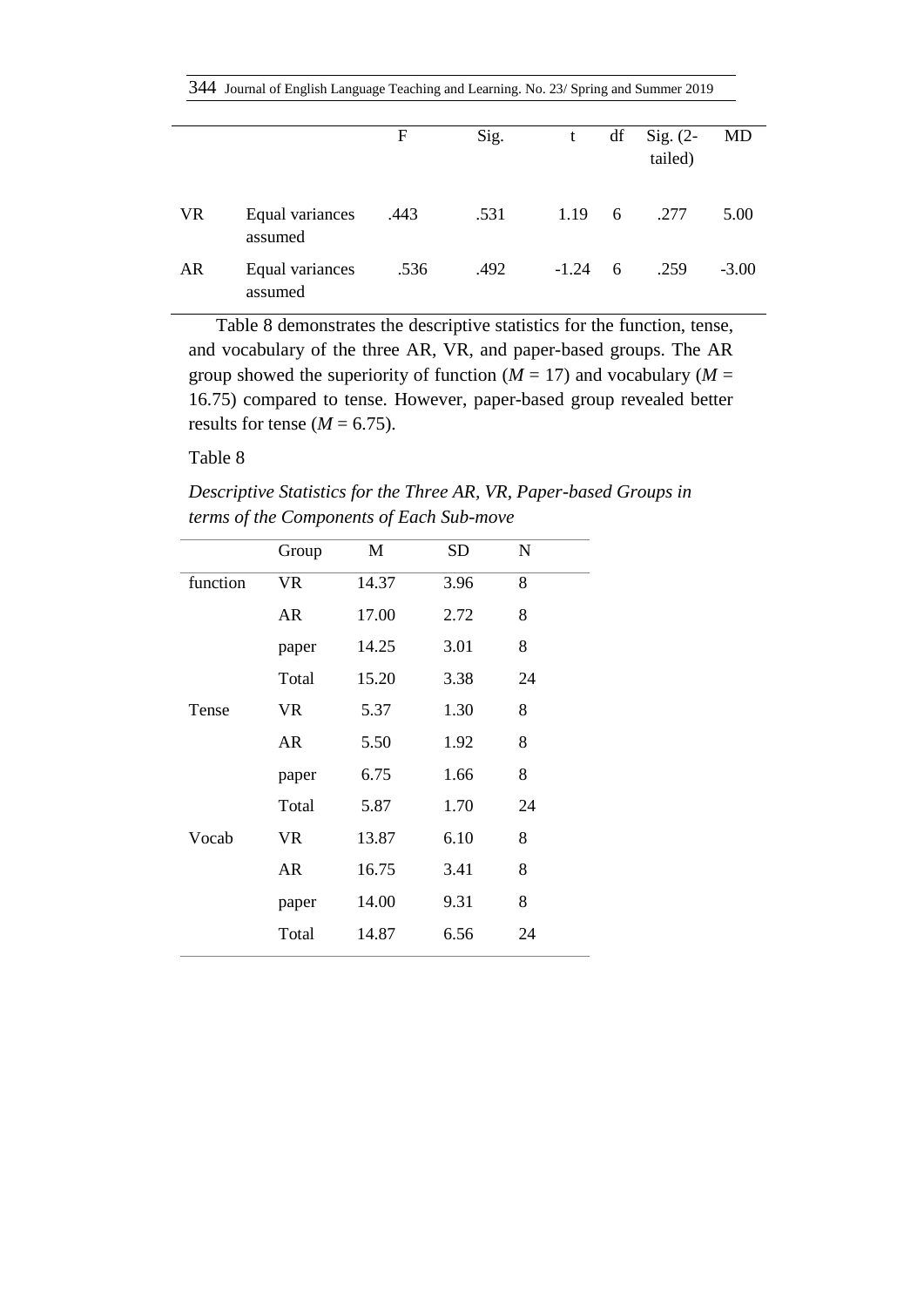To compare the scores across the high and low proficiency, Table 9 shows that the high proficiency groups were better than their lower counterpart in the three function, tense, and vocabulary, except for the function subcomponent of AR and paper-based groups and tense component of AR. In other words, proficiency does not play a role for the AR group compared to VR and paper-based groups for the function and tense. Likewise, proficiency does not play a role for the paper-based group for the function.

|           | group      | M     | SD   | ${\bf N}$      |
|-----------|------------|-------|------|----------------|
| function  | <b>VRH</b> | 15.75 | 3.86 | $\overline{4}$ |
|           | <b>VRL</b> | 13.00 | 4.08 | $\overline{4}$ |
|           | <b>ARH</b> | 16.00 | 3.16 | $\overline{4}$ |
|           | <b>ARL</b> | 18.00 | 2.16 | $\overline{4}$ |
|           | paper<br>H | 13.50 | 1.73 | $\overline{4}$ |
|           | paperL     | 15.00 | 4.08 | $\overline{4}$ |
|           | Total      | 15.20 | 3.38 | 24             |
| Tense     | <b>VRH</b> | 5.75  | .50  | $\overline{4}$ |
|           | <b>VRL</b> | 5.00  | 1.82 | $\overline{4}$ |
|           | <b>ARH</b> | 4.75  | .95  | $\overline{4}$ |
|           | <b>ARL</b> | 6.25  | 2.50 | $\overline{4}$ |
|           | paper<br>H | 7.00  | 2.16 | $\overline{4}$ |
|           | paperL     | 6.50  | 1.29 | $\overline{4}$ |
|           | Total      | 5.87  | 1.70 | 24             |
| Vocabular | <b>VRH</b> | 14.50 | 6.19 | $\overline{4}$ |
| y         | <b>VRL</b> | 13.25 | 6.89 | $\overline{4}$ |
|           | <b>ARH</b> | 17.00 | 2.82 | $\overline{4}$ |

*Descriptive Statistics for the Three AR, VR, Paper-based Groups in terms of the Components of Each sub-move across low and high proficiencies*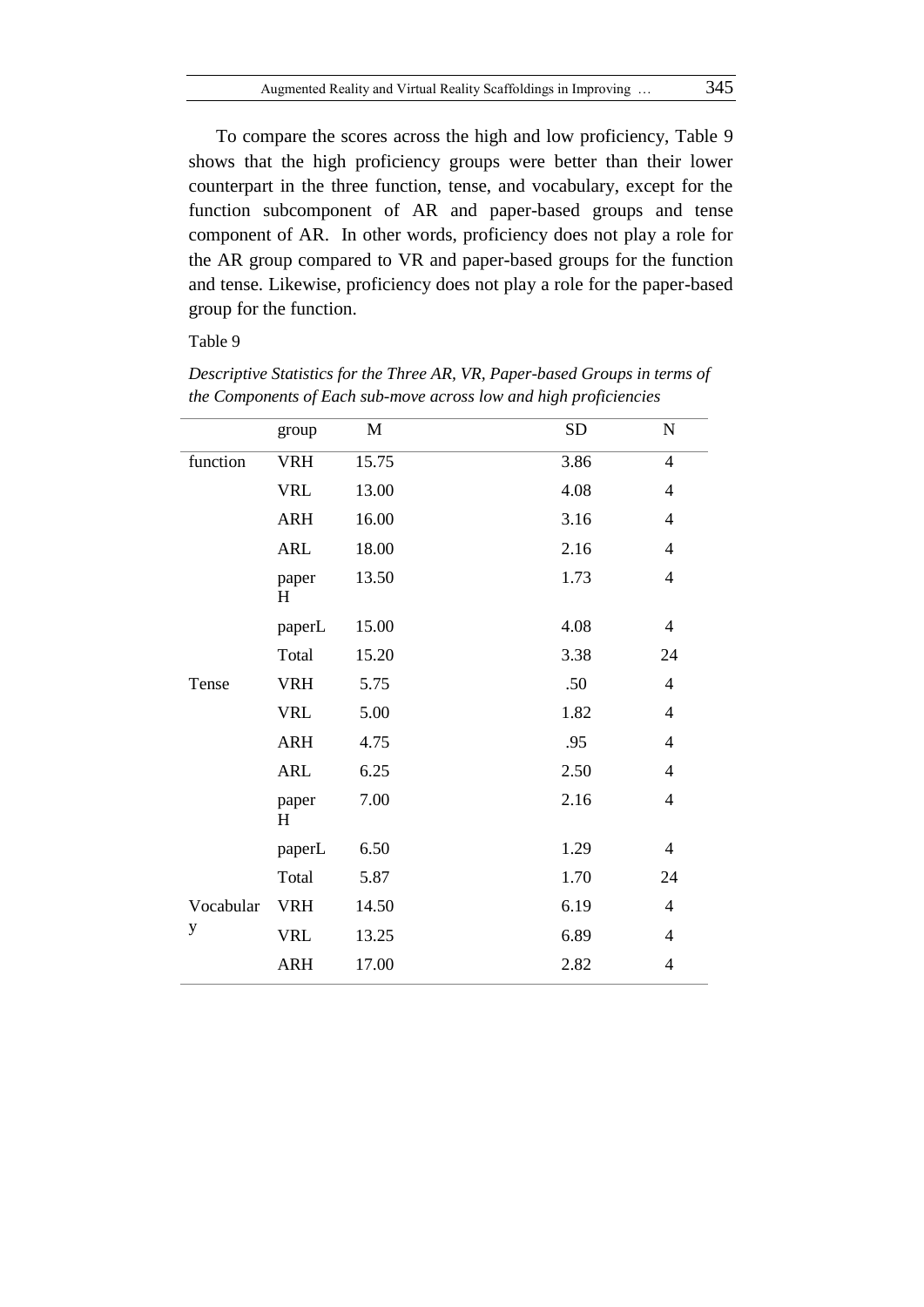|  |  |  |  |  |  |  |  | 346 Journal of English Language Teaching and Learning. No. 23/ Spring and Summer 2019 |
|--|--|--|--|--|--|--|--|---------------------------------------------------------------------------------------|
|--|--|--|--|--|--|--|--|---------------------------------------------------------------------------------------|

| ARL          | 16.50 | 4.35  |    |
|--------------|-------|-------|----|
| Paper<br>H   | 15.75 | 12.86 |    |
| paperL 12.25 |       | 5.37  |    |
| Total        | 14.87 | 6.56  | 24 |

*Note. \*H: high proficiency; L.: low proficiency*

### **Research question three**

To answer the third question, the AR questionnaire was administered to the AR group after the experiment. The AR subjects' perceptions were evaluated through eight Likert-scale questions and some open-ended questions. The descriptive statistics for the eight questions are demonstrated in Table 10. Among the questions, the subjects were very pleased to use the AR system for writing; however, they did not like to use the AR system for their abstract writing tasks. For the high proficiency group, although they were pleased to use the AR system for their writing, they were dubious in its usefulness to assist their writing. Low proficiency group, on the other hand, was pleased with the AR system but could not use the AR system well. This finding supports the previous research by Di Serio, Ibanez, and Kloos (2013) who detected that having experience in implementing the AR technology can be a determining factor in obtaining positive results.

Their feedback was also investigated for the high and low proficiency groups. The data obtained from independent sample t-test (Table 11) demonstrates that although high proficiency group had better perceptions towards AR compared to low proficiency group, no significant result was shown. Thus, the perceptions of the learners do not change significantly by proficiency.

*Descriptive Statistics for the AR Questionnaire across High and Low Proficiencies*

|    | MH*  | $SDH^*$ | $ML^*$ | $SDL^*$ | $MB^*$ | $SDB*$ |
|----|------|---------|--------|---------|--------|--------|
| Q1 | 4.50 | .57     | 5.00   | .00.    | 4.75   | .46    |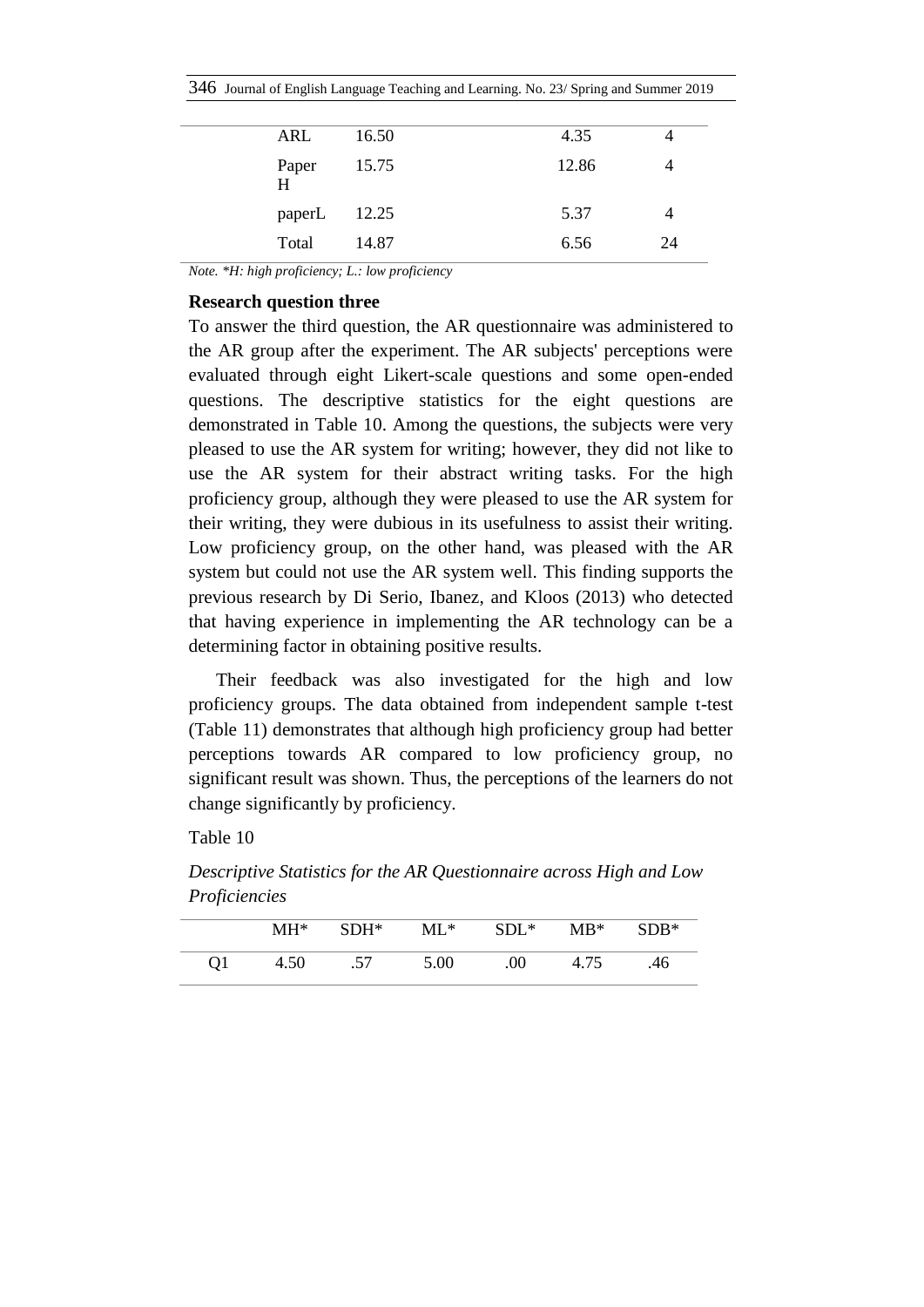| 347 |
|-----|
|     |
|     |
|     |
|     |
|     |
|     |
|     |
|     |
|     |
|     |

*Note. \*H: high proficiency; L.: low proficiency; B.: both proficiencies*

#### Table 11

*Independent Sample T-Test for the AR Questionnaire across High and Low Proficiencies*

|                |                               | Levene's Test<br>for Equality of<br>Variances |      | t-test for Equality of Means |    |                           |      |
|----------------|-------------------------------|-----------------------------------------------|------|------------------------------|----|---------------------------|------|
|                |                               | F                                             | Sig. | t                            | df | Sig.<br>$(2 -$<br>tailed) | MD   |
| perce<br>ption | Equal<br>variances<br>assumed | 1.14                                          | .32  | .72                          | 6  | .496                      | 1.50 |

The feedback of the AR group was also investigated through openended question. Analyzing their responses, the open-ended questions showed that this recent technology was very intriguing for them. Most of the subjects did not know that abstract writing had a model to be obeyed and they previously used haphazard sentences.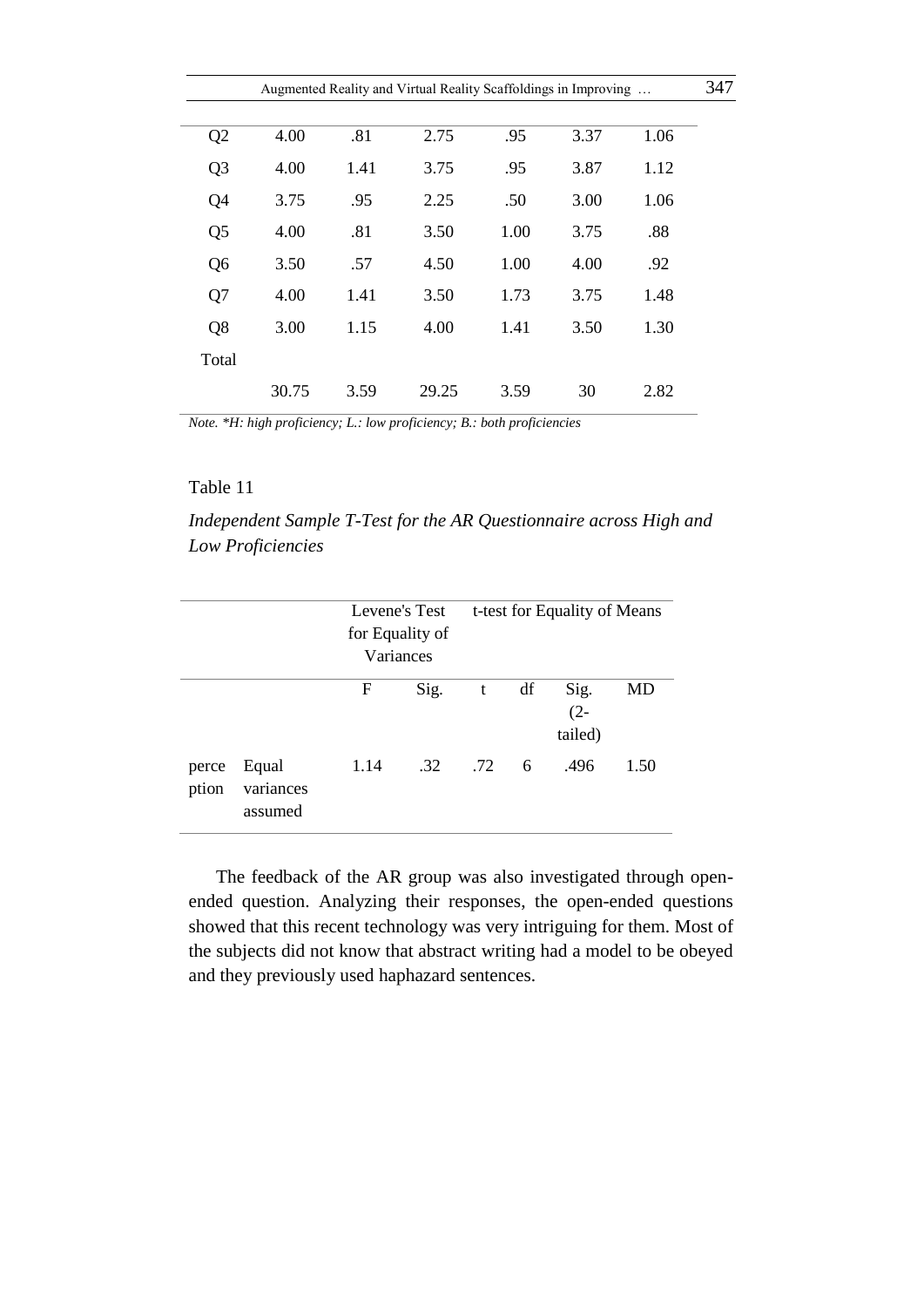#### **Discussion**

The inseparability of technology and learning is distributed to many educational fields like academic writing. Genre learning, in this regard, has been the attention of many CALL and MALL researchers and developers. The current study worked on a newer branch of CALL, that is AR, along with VR. AR as a combinatory tool attempts to delve some digital elements into the real world environment, while VR seeks to delve the individual into the digital environment. AR technology was implemented through *Ownar* mobile application in order to cover the printed out papers with a cloth of digital environment. The achievement as well as the perceptions of the subjects came into scrutiny. To investigate the effect of AR-based and VR-based scaffolding on learning generic structure of abstracts of RAs by EFL learners, three research hypotheses were formulated.

The first question examined if AR and VR learning resources significantly improved abstract writing skill participants within MALL environment. The generic structure of abstracts of RAs for both AR and VR groups were investigated. The results of this study indicate that AR group revealed significant result for the pretest, posttest, and delayed posttest. Although removal of AR scaffolding was beneficial for obtaining better results, longer removal yielded the RA abstracts weaker. VR scaffolding, on the other hand, just noted significant priority for the posttest and delayed posttest. However, like AR, removing VR scaffoldings for a longer term brought not better results. To compare the three groups of AR, VR, and paper-based groups, an unexpected outcome was obtained. The results might be attributed to the time allocated to teaching each sub-move. Few explanations and examples for each sub-move could be among the other reasons for such results.

Besides, in the current study, we used AR scaffolding for teaching the structure and vocabulary of abstract writing (i.e., an abstract idea) which yielded better results. This is at odds with the study by Wang (2017a) who knew AR scaffolding just for remembering experiences in writing not for rhetoric and syntax teaching. In other words, this paper invented a new way to teach abstract ideas with the integration of technology which was previously restricted to traditional teachers and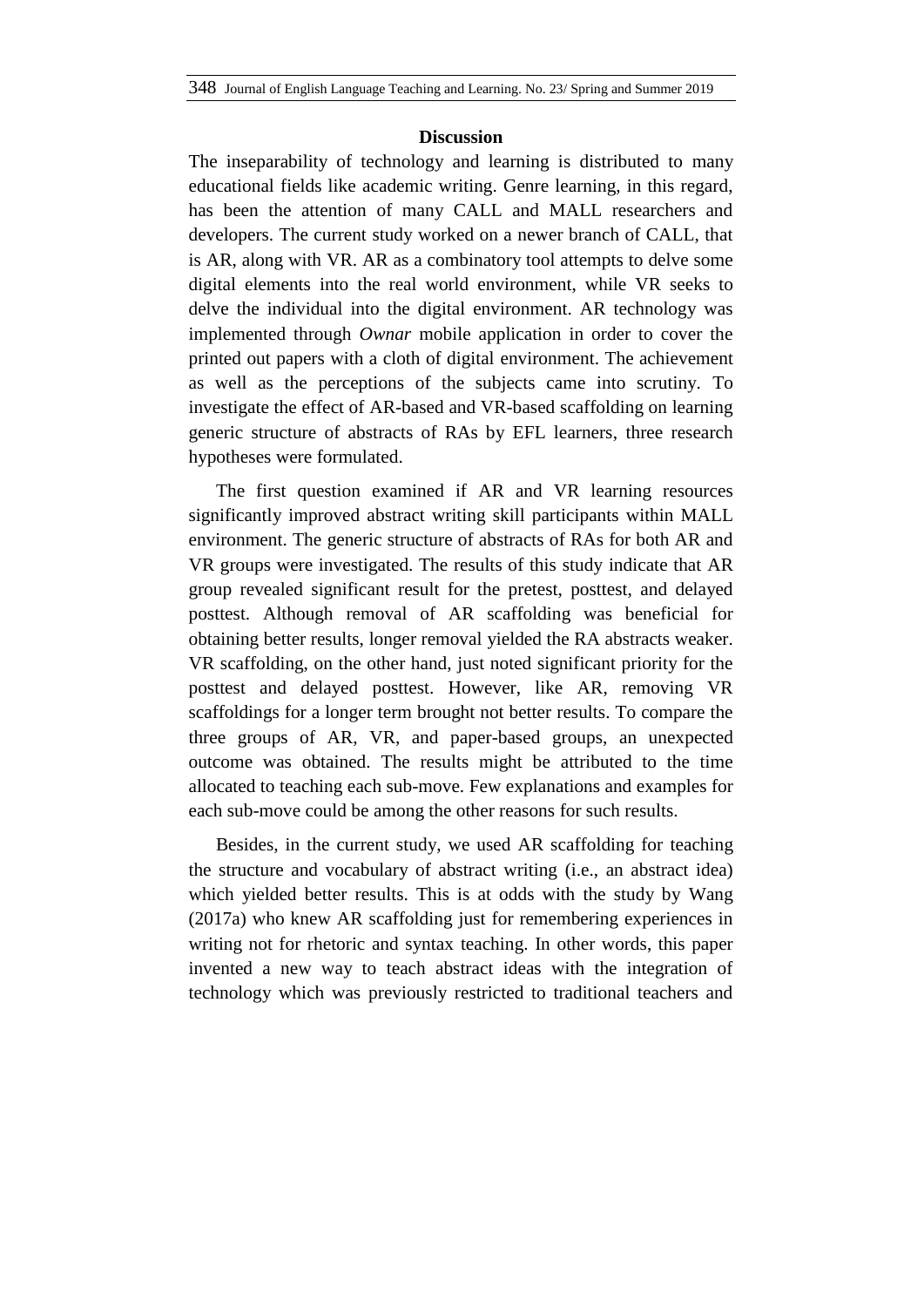paper-based treatment. No significant difference was obtained between the groups, although the mean score of the AR group was superior to the VR and paper-based scaffoldings.

The second question examined the effect of AR and VR scaffoldings on improving the abstract writing skill of the participants across different language proficiency levels. Proficiency was not a valuable and significant variable for the AR and VR groups. In other words, high and low proficiency groups were not significantly different from each other. However, unlike AR group, the findings for the VR group was superior for the high proficiency subjects. To sum up, higher or lower proficiency subjects were not significantly different in the AR or VR scaffoldings, with a higher mean score for the low proficiency AR learners. This finding is in agreement with Wang (2017a, p. 11) findings which showed that 'AR tools are useful for intermediate-level learners, but might not be sufficient for high-level students.' A possible explanation for this might be that intermediate students regardless of their higher or lower proficiency are seeking to learn independently without taking into account the mode of scaffolding presented to them.

In a sharper lens, we can observe the behavior of the subcomponents of each sub-move across the three groups and high and low proficiencies. The participants for the AR group were better in the function and vocabulary of the sub-moves of abstract writing. However, paper-based group could perform better in the tense of the sub-moves. Across the different proficiencies, high proficiency subjects were generally better in using the function, tense, and vocabularies; however, for the AR, tense and for the AR and paper-based groups, function was better for the low proficiency group. In general, all groups showed RA abstract improvement which further support the idea of Hayes and Flower's (1980) who found out that writing help can make the learners' thoughts come into practice.

The third question was about the way the AR group perceived using AR in MALL environment. AR regarded no significant superiority for higher proficiency subjects. The AR subjects were very pleased to use the AR system for writing. They reflected that the provided chunks and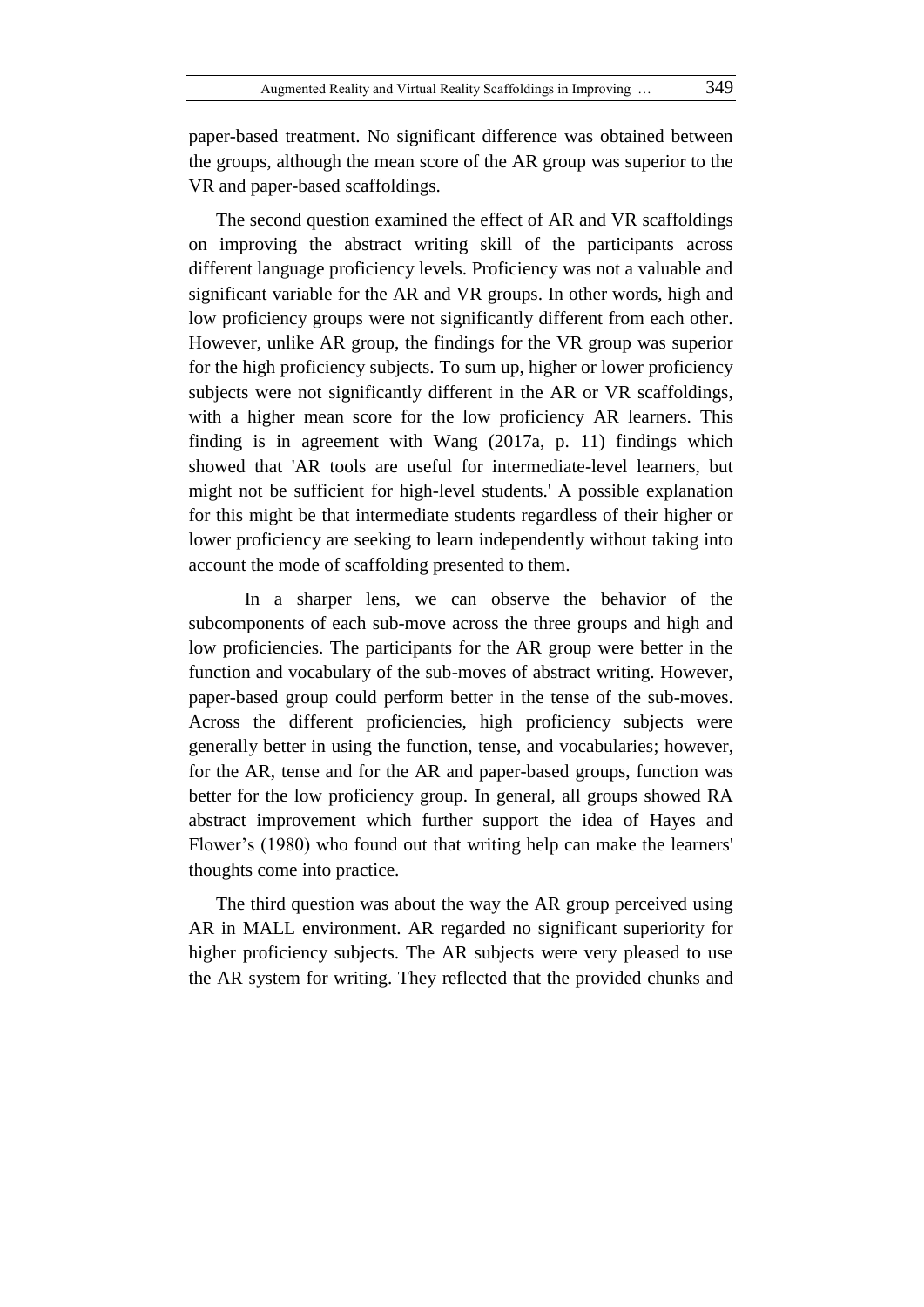vocabularies were very useful for their writing. However, they mentioned that the small size of their mobiles did not allow them to watch the videos well. They also reported that the logistics of the provided pictures and chunks were good since they could become fit with the mobile screen. They suggested if the system could make the videos fit their mobiles, as well.

An interesting writing activity was another point they highlighted. Furthermore, they noted the fixation of the pictures on the system as a good point. This was in line with the previous suggestion by Wang (2017a, p.10) who commented that 'if the purpose of the AR-based system was to act as writing scaffolding, then the supported materials should be continually presented so that the learners could reference the scaffolding when they needed it.'

Besides, the high proficiency group reflected that AR system could not make them invent novel sentences and they were in a closed environment. They also criticized about the few elaborating contents for each sub-move. The low proficiency group, on the other hand, mentioned the few number of sessions they needed to practice. They also mentioned the writing tasks they were to do at each session since the continuous act of writing was somehow challenging for them. In addition, the low proficiency group expressed their higher motivation and satisfaction towards this interesting and convenient technology. This is consistent with the findings of Wang (2017a) who found higher motivation and engagement as the byproducts of AR in the instruction practices.

#### **Conclusion**

AR and VR technologies are a matter of changing or substituting the real environment. To associate genre knowledge with these two digital tools, the current study explored the differences of three types of scaffolding in writing English RA abstracts and the perceptions of the AR group. Hyland's (2000) model of move analysis was applied to teach and analyze the abstracts. The pretest, posttest, and delayed posttest were carried out in order to examine their generic abstract achievement for the three groups across high and low intermediate proficiencies and the way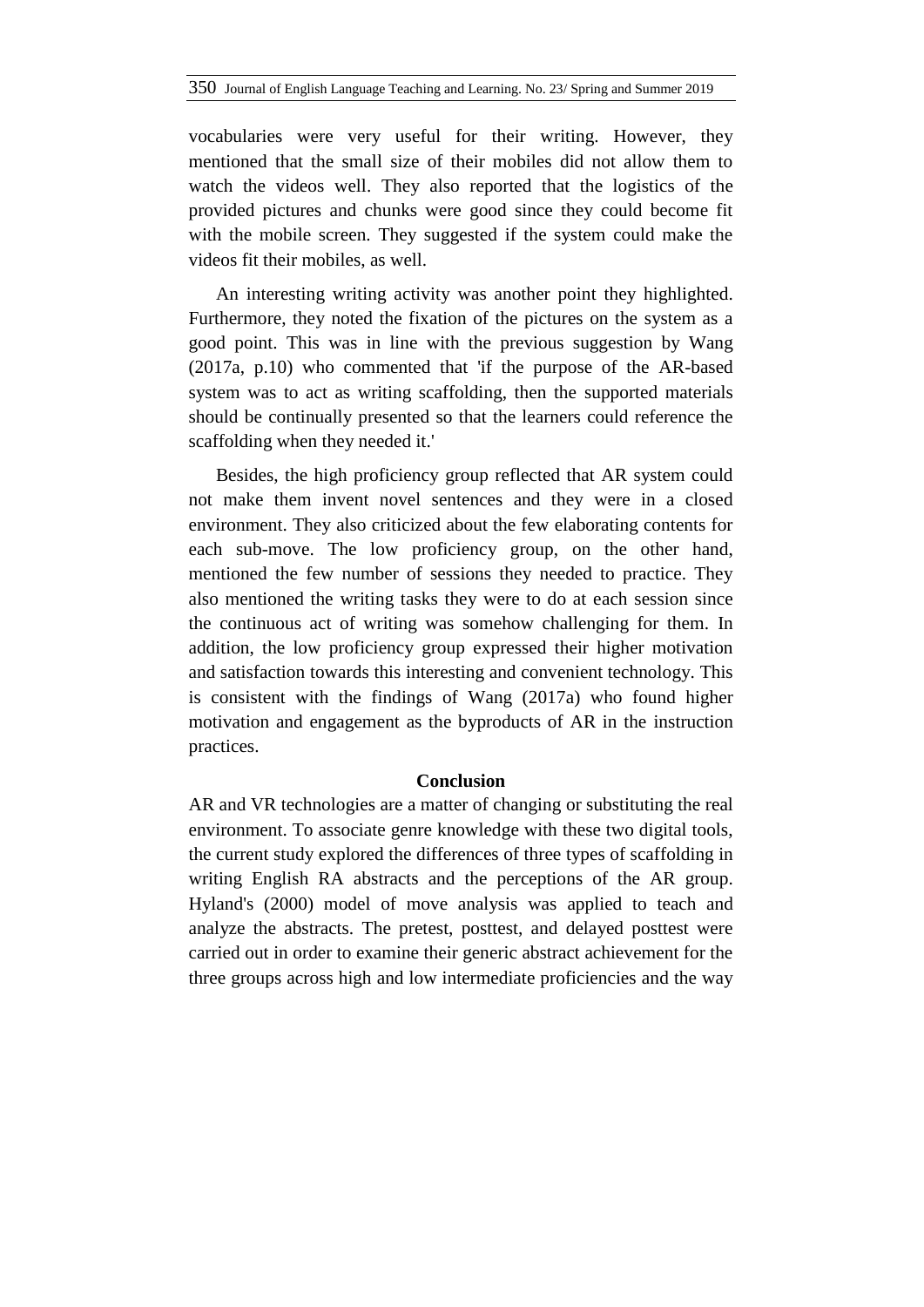the AR group realized working with the system. The findings demonstrated that intermediate proficiency subjects did not show any significant difference after they used AR, VR, and paper-based scaffoldings. Furthermore, higher or lower proficiency subjects were also not significantly different from each other in using AR or VR scaffoldings, however, the mean score of lower proficiency was higher for the AR group.

Besides, although the different types of scaffoldings were not significantly different, the use of AR techniques yielded better RA abstracts compared to VR- and paper-based groups. However, although AR group performed better than the other two groups, in analyzing their results further, it might be unraveled that this type of scaffolding was more effective for the low intermediate proficiency subjects in using the proper function and tense of the sub-moves. Since function is the basic rhetorical conception of a sub-move and tense is its more superficial conception, it can be confessed that lower proficiency learners could better learn through the way AR mixes real and virtual but not through complete real or virtual environments. Low proficiency group mentioned their satisfaction in using AR as an interesting and convenient technology which simulates another world onto the real papers. However, regardless of the proficiency, the mere abstract modeling in abstract writing and embedding it in the nutshell of AR was the common point most AR subjects brought into our attention. Besides, both proficiencies mentioned enriching their short term memory with the chunks and vocabularies as its advantage.

### **Implications**

AR is an interesting and recent technology which can provide the learners with new experiences. Integration of real and unreal worlds can be used in teaching the generic writing skill which might be a difficult skill to learn for lower proficiency learners. Although lower-level students might not learn the language specifics of a genre well, the rhetorical structure can be absorbed to assist them while writing. Thus, this finding has important implications for teachers to use AR resources in a collaborative environment. Furthermore, the combination of findings suggest that teachers can teach the rhetorical structure and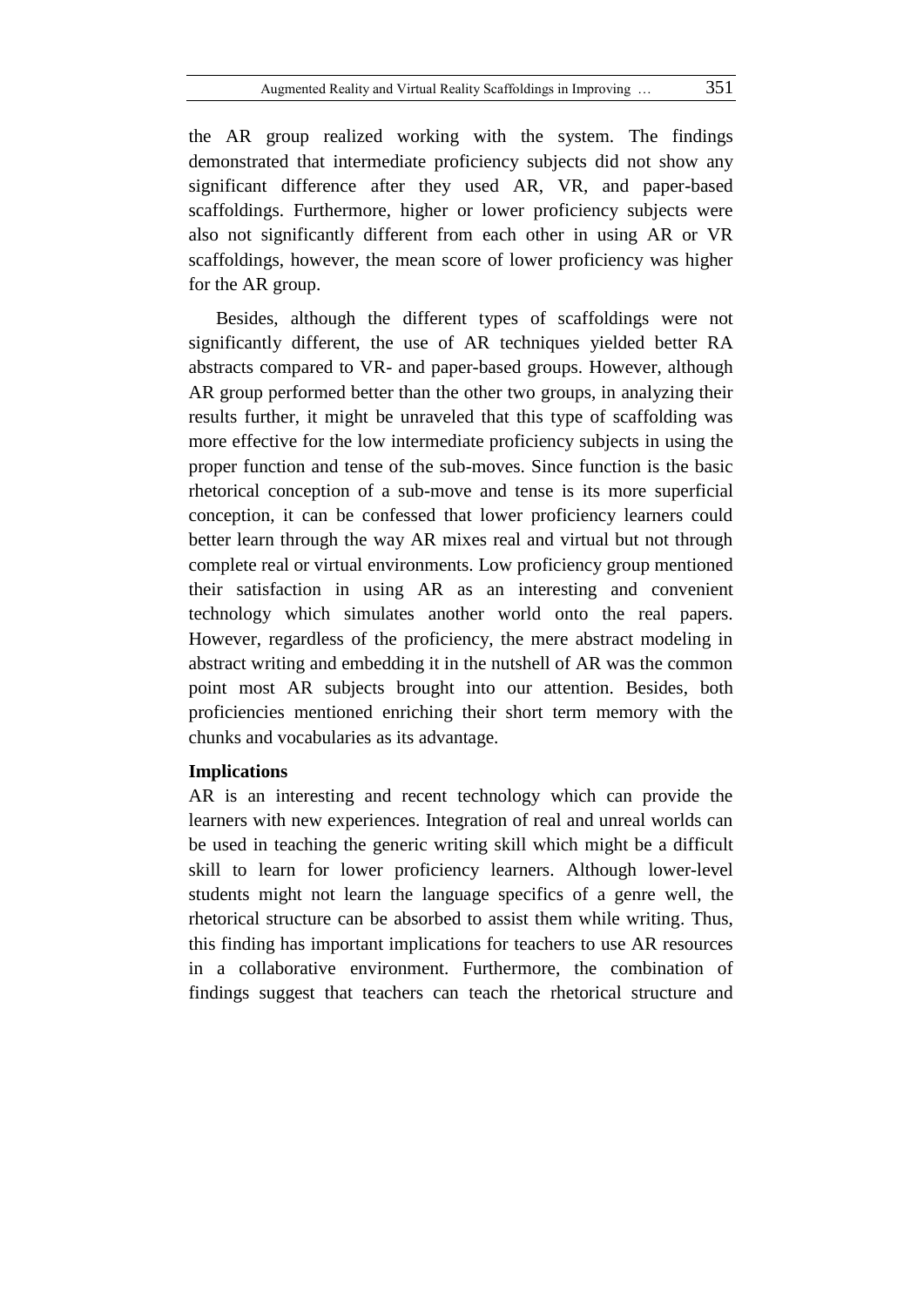syntax in a writing course through AR environment which was previously more suitable for traditional and paper-based teaching.

#### **Limitations of the study**

A number of caveats need to be noted regarding the present study. An important limitation lies in the number of sessions devoted to each scaffoldings and the number of subjects in each group. The logistics issues of mobile phones such as the small screen size and internet speed are among the other of the limitations. Besides, an issue that was not addressed was a diverse set of linguistic phrases which can be used for each sub-move.

### **Suggestions for further study**

More engagement with the scaffoldings are needed to claim the superiority of AR or other scaffoldings in improving the generic structure of abstracts of research articles (RAs). Besides, students from different levels of proficiency and writings from different genres can be examined. Further research should be done to investigate the suitability of CALL scaffoldings for teaching writing in general and genre awareness, in particular.

### **References**

- Azuma, R. (1997). A survey of augmented reality. *Presence*, *6*, 355–385. Retrieved from<https://doi.org/10.1162/pres.1997.6.4.355>
- Bacca, J., Baldiris, S., Fabregat, R., & Graf, S. (2015). Mobile augmented reality in vocational education and training. *Procedia Computer Science*, *75*, 49-58.
- Bhatia, V. (1994). *Analyzing genre: Language use in professional setting*. London: Longman.
- Billinghurst, M., & Duenser, A. (2012). Augmented reality in the classroom. *Computer*, *45*, 56–63. doi**:** [10.1109/MC.2012.111](https://doi.org/10.1109/MC.2012.111)
- Bitter, G. & Corral, A. (2014). Potential of Augmented Reality Apps. *International Journal of Engineering Science Invention*, *3(10)*, 13-17.
- Bower, M., Howe, C., McCredie, N., Robinson, A., & Grover, D. (2014). Augmented reality in education—Cases, places, and potentials. *Educational Media International*, *51*, 1-15. Retrived from <https://doi.org/10.1080/09523987.2014.889400>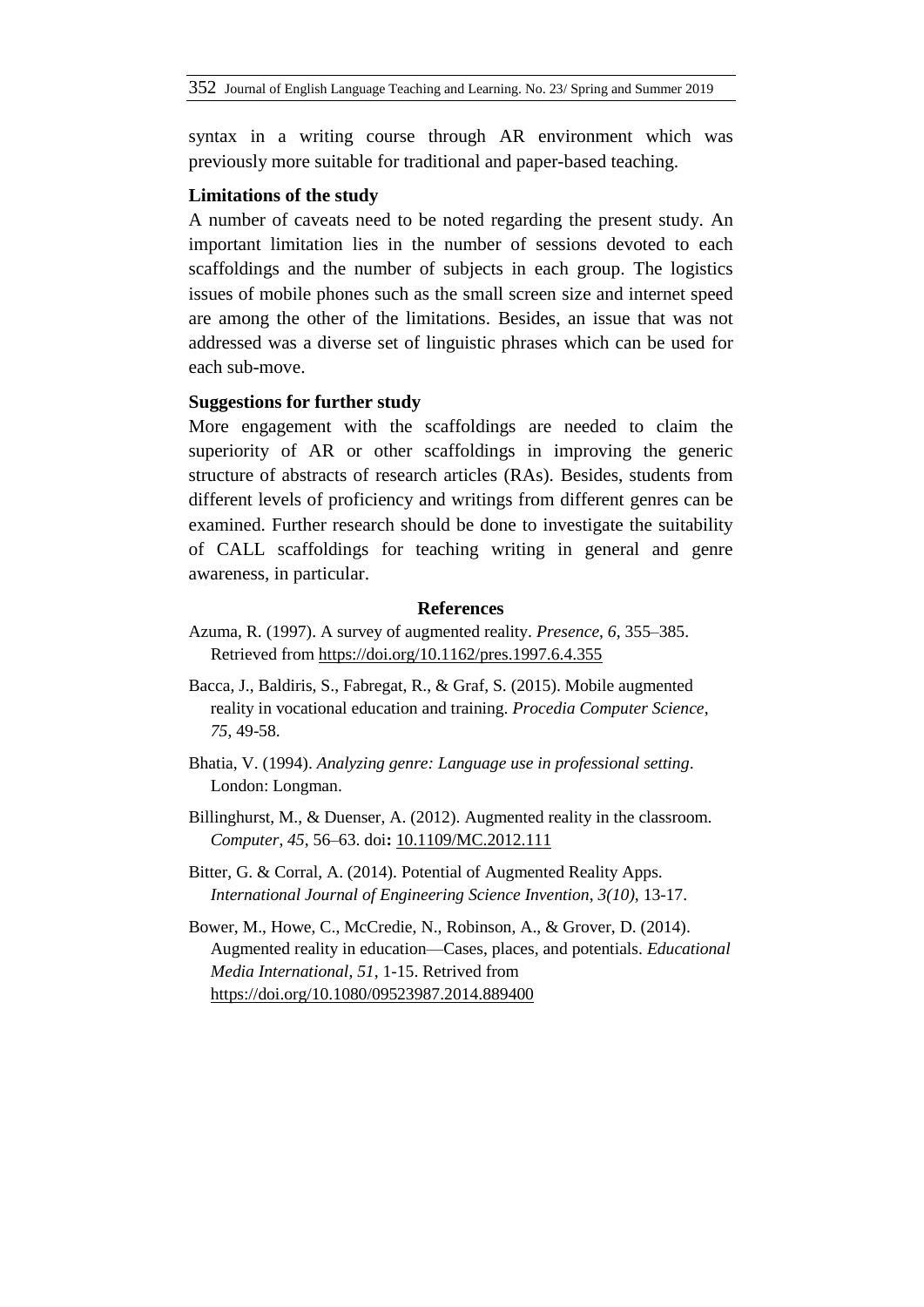- Chang, H.Y., Yu, Y. T., Wu, H. K., & Hsu, Y. H. (2016). The impact of a mobile augmented reality game. The 16th IEEE International Conference on Advanced Learning Technologies, USA (312-313).
- Chen, C.-M., & Tsai, Y.-N. (2012). Interactive augmented reality system for enhancing library instruction in elementary schools. *Computers & Education*, *59*, 638–652. doi: [10.1016/j.compedu.2012.03.001](https://doi.org/10.1016/j.compedu.2012.03.001)
- Chen, D. R., Chen, M. Y., Huang, T. C., & Hsu, W. P. (2013). Developing a mobile learning system in augmented reality context. *International Journal of Distributed Sensor Networks*, *9*(12), 594627. doi: [10.1155/2013/594627](https://doi.org/10.1155/2013/594627)
- Cifuentes, S.C., Garcia, S. G., Andrés-Sebastia, M. P., Camba, J. D., & Contero, M. (2016). Augmented reality experiences in therapeutic pedagogy for special needs students. The 16<sup>th</sup> IEEE International Conference on Advanced Learning Technologies, USA (431-435).
- Dede, C. (2009). Immersive interfaces for engagement and learning. *Science*, *323*, 66–69. doi: 10.1126/science.1167311
- Di Serio, A., Ibanez, M. B., & Kloos, C. D. (2013). Impact of an Augmented Reality System on Students' Motivation for a Visual Arts Course. *Computers & Education, 68,* 586-596.
- Dos Santos, M. B. (1996). The textual organization of research paper abstracts in applied linguistics. *Text-Interdisciplinary Journal for the Study of Discourse*, *16*(4), 481-500. doi: [10.1515/text.1.1996.16.4.481](https://doi.org/10.1515/text.1.1996.16.4.481)
- Dunleavy, M., Dede, C., & Mitchell, R. (2009). Affordances and limitations of immersive participatory augmented reality simulations for teaching and learning. *Journal of Science Education and Technology*, *18*, 7–22. doi: 10.1007/s10956-008-9119-1
- Gong, C., Tan, C. L., & Chin, C. K. (2018). Scaffolding Instruction of Chinese Essay Writing with Assessment as Learning. In *Teaching Chinese Language in Singapore* (pp. 121-134). Springer, Singapore.
- Hayes, J. R., & Flower, L.S. (1980). Identifying the organization of writing processes. In L. W. Gregg & E. R. Steinberg (Eds.), *Cognitive process in writing* (pp. 1-30). Hillsdale, NJ: Lawrene Erlbaum Associates.
- Hyland, K. (2000). *Disciplinary discourses: Social interactions in academic writing*. London: Longman.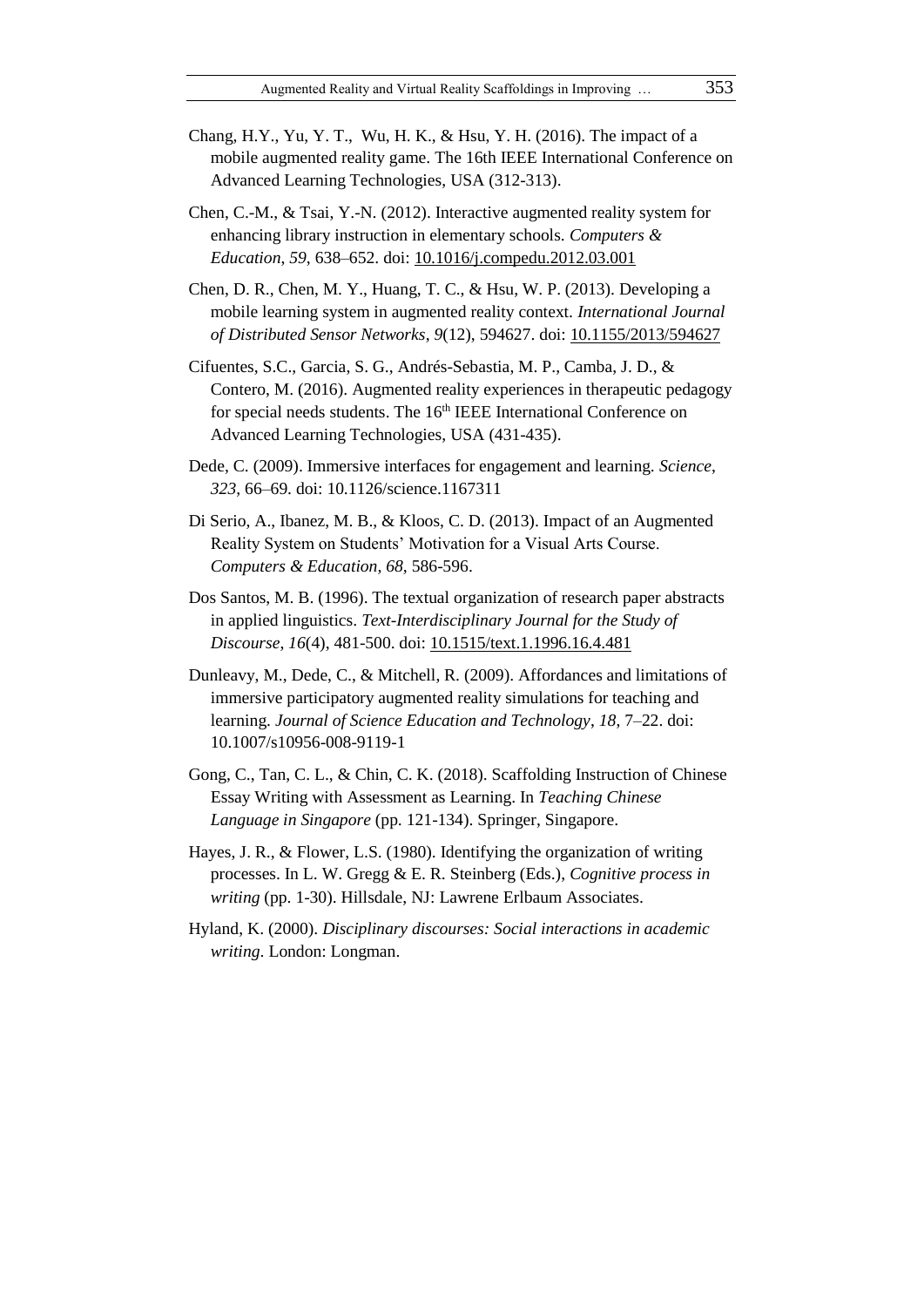- Hyland, K. (2002). *Teaching and researching writing*. London: Pearson Education.
- Jerry, T., & Aaron, C. (2010). The impact of augmented reality software with inquiry-based learning on students' learning of kinematics graph. In 2nd International Conference on Education Technology and Computer (ICETC), 2010 (pp. V2-1–V2-5). Shanghai: IEEE.
- Johnson, L., Smith, R., Levine, A., & Haywood, K. (2010). The 2010 Horizon Report: Australia-New Zealand Edition. Austin, Texas: The New Media Consortium.
- Kerawalla, L., Luckin, R., Seljeflot, S., & Woolard, A. (2006). Making it real: Exploring the potential of augmented reality for teaching primary school science. *Virtual Reality*, *10*, 163–174. doi: 10.1007/s10055-006-0036-4
- Klopfer, E., & Squire, K. (2008). Environmental detectives The development of an augmented reality platform for environmental simulations. *Educational Technology Research and Development*, 56, 203–228. doi: 10.1007/s11423-007-9037-6
- Koschmann, T. (2002, January). Dewey's contribution to the foundations of CSCL research. In *Proceedings of the Conference on Computer Support for Collaborative Learning: Foundations for a CSCL Community* (pp. 17-22). International Society of the Learning Sciences.
- Kroeker, K. L. (2010). Mainstreaming augmented reality. *Communications of the ACM*, *53*, 19–21. doi: [10.1145/1785414.1785422](https://doi.org/10.1145/1785414.1785422)
- Lee, K. (2012). Augmented reality in education and training. *Tech Trends*, *56*, 13–21. doi: 10.1007/s11528-012-0559-3
- Li, M. (2018). Computer-mediated collaborative writing in L2 contexts: an analysis of empirical research. *Computer Assisted Language Learning*, 1- 23. doi: 10.1080/09588221.2018.1465981
- Matcha, W. & Awang Rambli, D. R. (2011). Preliminary investigation on the use of augmented reality in collaborative learning. *Communications in Computer and Information Science, 254*(4),189-198. doi: 10.1007/978-3- 642-25483-3\_15
- Milgram, P., & Kishino, F. (1994). A taxonomy of mixed reality visual displays. *IEICE TRANSACTIONS on Information and Systems*, *77*(12), 1321-1329.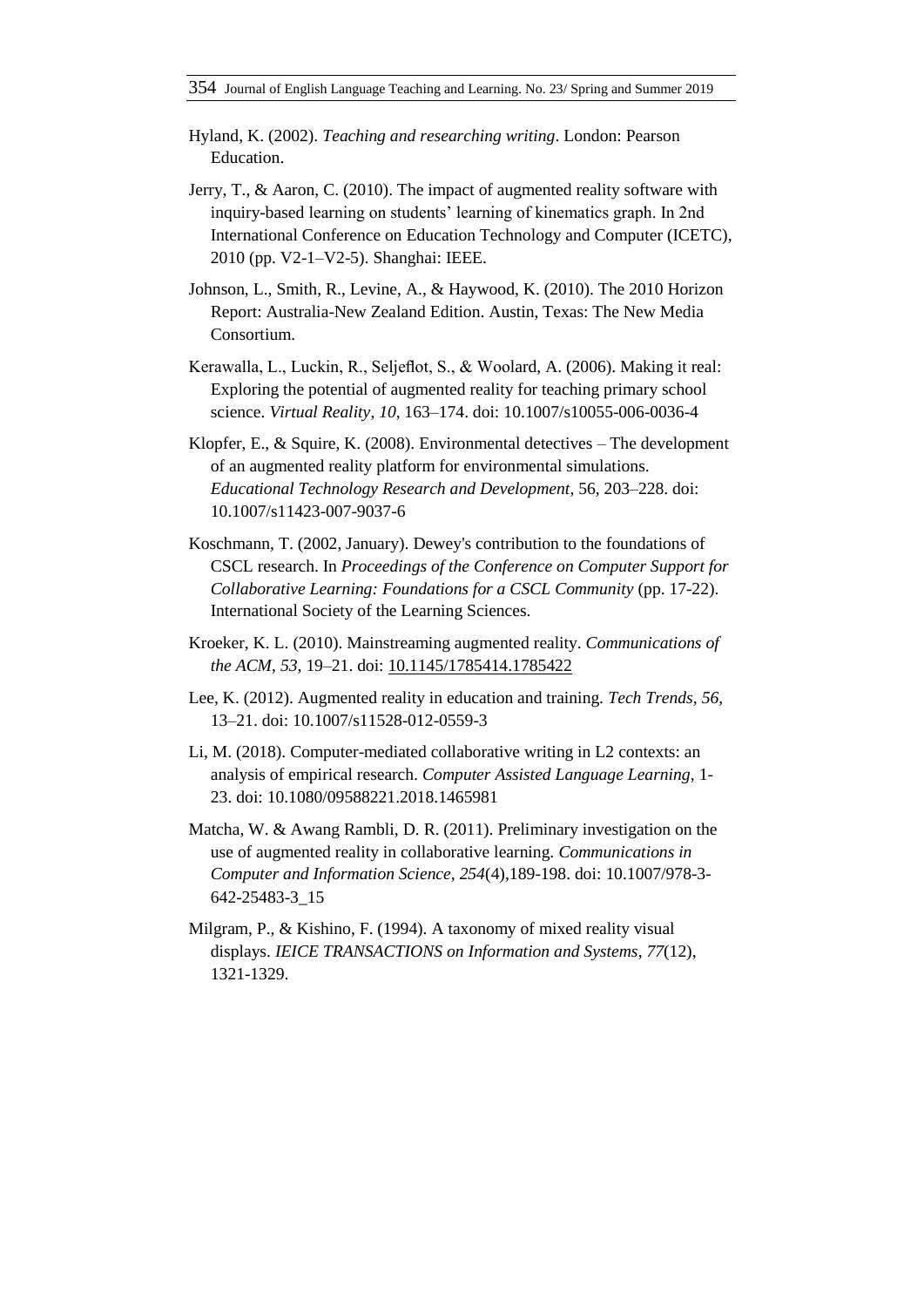- Rasimah, C., Ahmad, A., & Zaman, H. (2011). Evaluation of user acceptance of mixed reality technology. *Australasian Journal of Educational Technology*, *27*, 1369–1387. doi: [10.14742/ajet.899](https://doi.org/10.14742/ajet.899)
- Rice, J. W. (2007). New media resistance: Barriers to implementation of computer video games in the classroom. *Journal of Educational Multimedia and Hypermedia,16 (3),* 249-261. Retrieved from [https://www.learntechlib.org/primary/p/24378/.](https://www.learntechlib.org/primary/p/24378/)
- Samraj, B. (2005). An exploration of a genre set: Research article abstracts and introductions in two disciplines. *English for Specific Purposes, 24* (2), 141- 156. doi: [10.1016/j.esp.2002.10.001](https://doi.org/10.1016/j.esp.2002.10.001)
- Shelton, B. E. (2002). Augmented reality and education: Current projects and the potential for classroom learning. *New Horizons for Learning*, *9*(1). Retrieved from [http://inst.usu.edu/~bshelton/resources/shelton-](http://inst.usu.edu/~bshelton/resources/shelton-NH_aug_real.pdf)[NH\\_aug\\_real.pdf](http://inst.usu.edu/~bshelton/resources/shelton-NH_aug_real.pdf)
- Specht, M., Ternier, S., & Greller, W. (2011). Mobile Augmented Reality for Learning: A Case Study. *Journal of the Research Center for Educational Technology, 7(1),* 117-127.
- Squire, K., & Jan, M. (2007). Mad City mystery: Developing scientific argumentation skills with a place-based augmented reality game on handheld computers. *Journal of Science Education and Technology*, *16*, 5– 29. doi: 10.1007/s10956-006-9037-z
- Storch, N. (2013). *Collaborative writing in L2 classrooms*. Bristol, UK: Multilingual Matters.
- Sutherland, I. E. (1968, December). A head-mounted three dimensional display. In *Proceedings of the December 9-11, 1968, fall joint computer conference, part I* (pp. 757-764). ACM.
- Swales, J. (1981). *Aspects of article introductions*. Birmingham: The University of Aston, Language Studies Unit.
- Swales, J. (1990). *Genre analysis*. Cambridge University Press.
- Swales, J. M. (2004). *Research genres: Explorations and applications*. New York: Cambridge University Press.
- Tarng, W., & Ou, K. L. (2012, March). A study of campus butterfly ecology learning system based on augmented reality and mobile learning. In *2012*